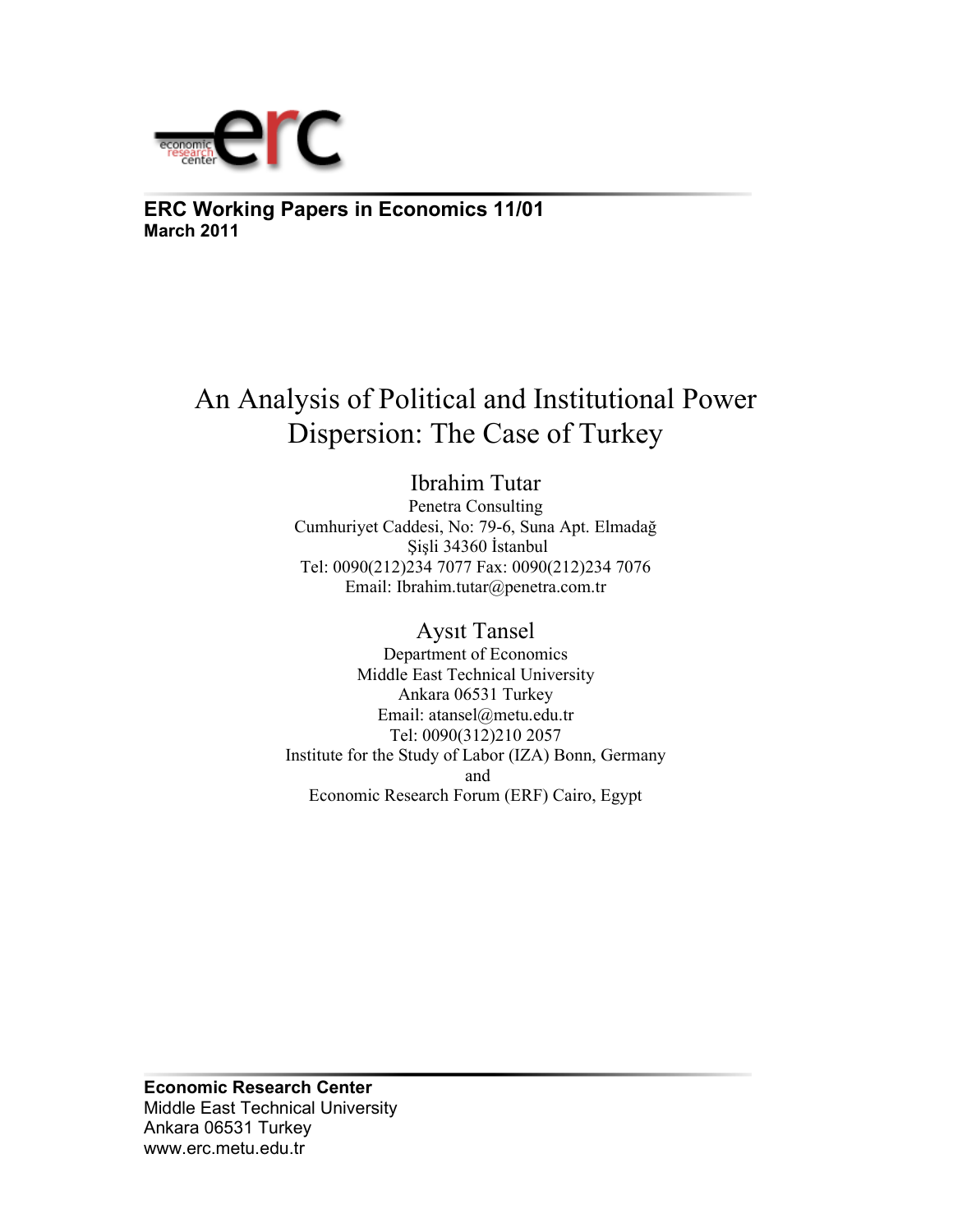# **An Analysis of Political and Institutional Power Dispersion: The Case of Turkey\***

**Ibrahim Tutar Penetra Consulting**  Cumhuriyet Caddesi, No.79-6, Suna Apt, Elmadag, Sisli 34360 Istanbul Tel: 0090(212)234 7077, Fax: 0090(212)2347076 **Ibrahim.tutar@penetra.com.tr and** 

 **Aysit Tansel**  Department of Economics, Middle East Technical University, 06531 Ankara, Turkey and Institute for the Study of Labor (IZA) Bonn, Germany and Economic Research Forum (ERF) Cairo, Egypt Tel: 0090(312) 2102057 **atansel@metu.edu.tr**

#### **Abstract:**

This study examines the effects of fragmented governments and fiscal authorities on budget deficits in Turkey along with political business cycle effects. For econometric analysis we will use annual data from the period of 1960-2009. This paper sheds light on various dispersion indices and their use in the field of political power and fiscal performance. The results show that the power dispersion indices of governments and fiscal institutions significantly explain the increases in the ratio of budget deficit to GNP. The paper draws attention to the unification and better coordination of fiscal authorities in Turkey. The analysis has important policy implications for Turkey and other developing countries from the viewpoint of fragmented political and administrative dispersion of power and poor budget performances.

**Key Words:** Political Business Cycles, Fragmentation and Power Dispersion, Public Budget, Turkey, Statistical Indices

**JEL Classification:** P16, H72, C22, C43

\*We would like to thank the two anonymous referees and the editor Wade Martin for their valuable comments and insights. All remaining errors and omissions are our own.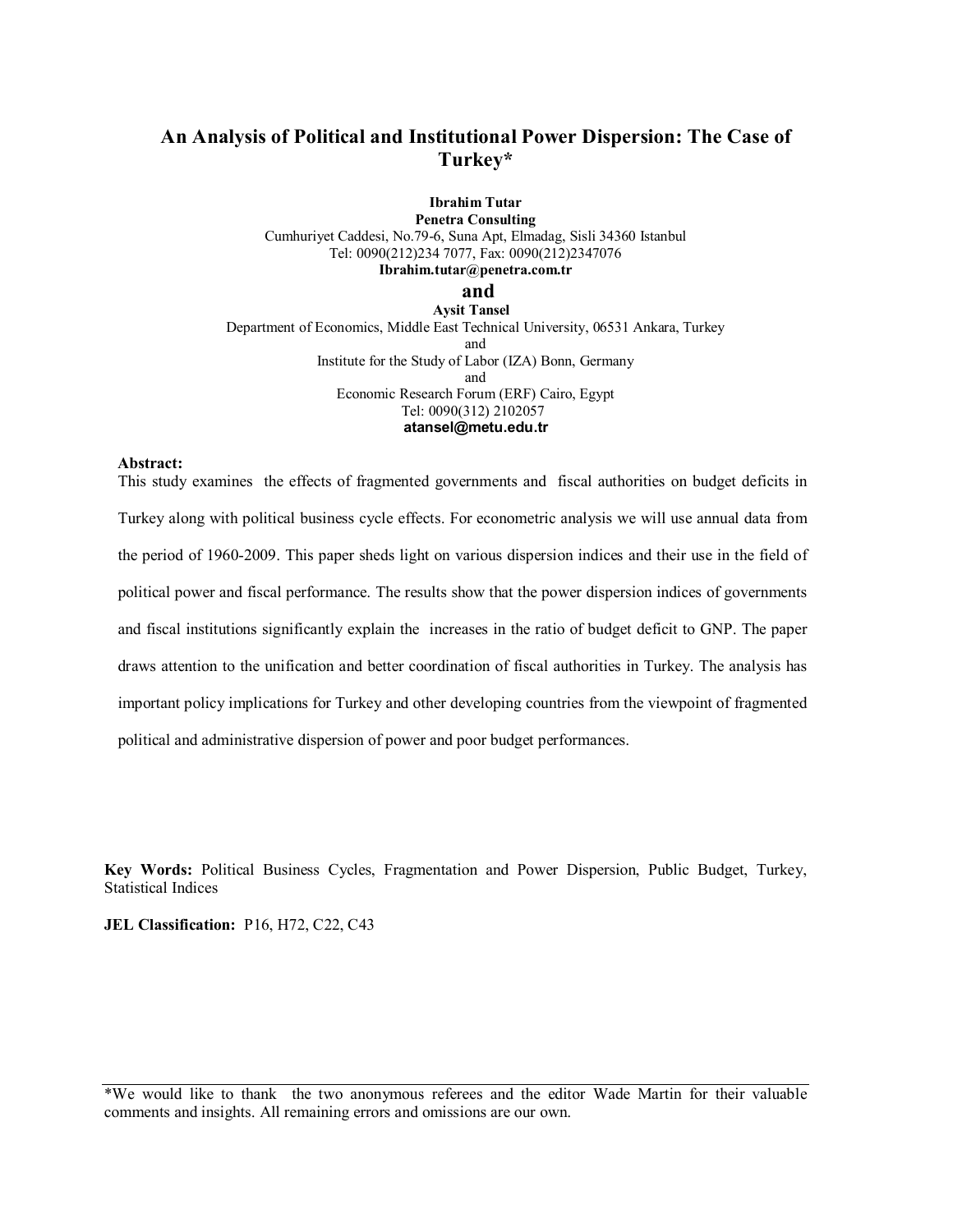#### **Introduction**

 In developing countries, in particular, not only are the governments the largest employers but also the government budgets constitute the most important resource allocation mechanism. In these countries, on average, 30 percent of the gross domestic product (GDP) is allocated by the government budgets. The purpose of this paper is to investigate the government budgets in relation to a number of political events and institutional factors in Turkey. In this regard, we consider elections and military-backed governments as political events. The institutional factors that are considered include organizational fragmentation of the budgetary institutions and the coalition governments. Examining the effects of the elections on budget deficits might give an indication of the existence of political business cycles in Turkey<sup>1,,2</sup>. The novelty in our approach is that we introduce a new power dispersion index which is suitable for the conditions of Turkey and probably for other developing countries that have fragmented fiscal authorities under the coalition governments. These and similar issues are investigated extensively in developed countries but less often in developing countries. Therefore, the analysis in this paper is expected to be useful for the policymakers in Turkey and other developing countries.

In Turkey, since 1983, there have been two separate organizations responsible for the preparation and implementation of the budget, whereas only a single organization was responsible before 1984. These organizations are the Ministry of Finance (MOF) and the Undersecretariat of Treasury (UT). UT is responsible for financial aspects of the budget especially including debt management of the budget and some important transfer expenditures such as funds, subsidies and incentives. The MOF determines the appropriation of current and transfer expenditures, regulates the dates of the expenses, and accrues and collects the revenues. It is known that the State Planning Organization (SPO) is the third organization that is involved in the budget process; but since the SPO mainly prepares the macroeconomic framework of the budget, it may be considered as more an advisory board of the government rather than an administrative board. For this reason, we will consider only the MOF and the UT in our analysis. We claim that the power division between these two organizations exacerbates the political power dispersion of coalitions. In order to test this claim, we will test the previous power dispersion indices and then introduce an index that takes into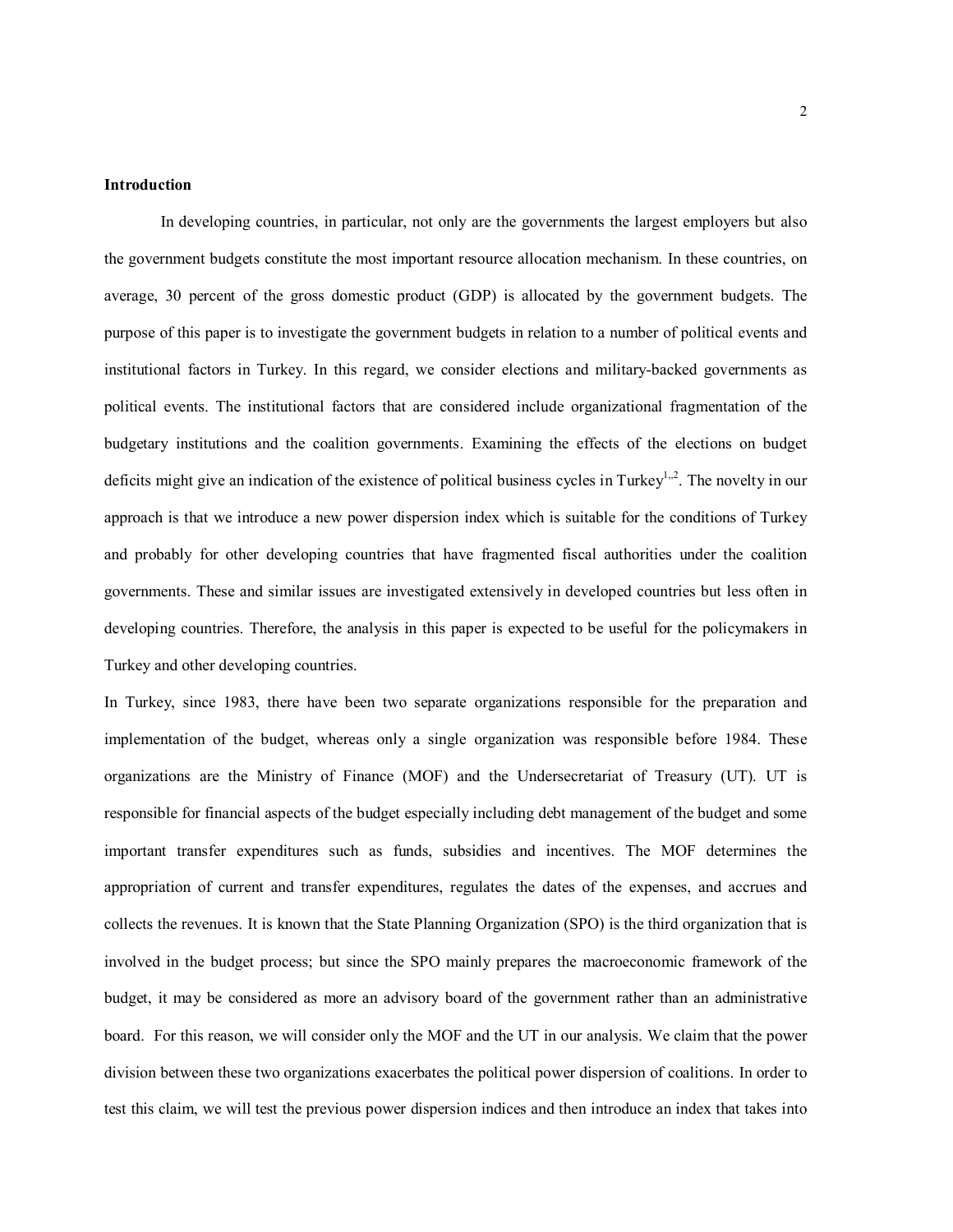account the interaction between these organizations and the number of parties in the coalitions. Analysis will shed light on the necessary fiscal reforms and fiscal policies required to reduce budget deficits. This paper is organized as follows: Section 1 reviews the literature and explains the model used. The

historical background of main economic events in Turkey and the data used in the analysis are explained in Section 2. Empirical results are provided in Section 3. Policy implications are discussed in Section 4. And finally, Section 5 gives the conclusions.

# **1. Review of Literature and the Model**

The topic of how political and institutional considerations affect the national fiscal policy formation recently attracted the attention of many researchers. This line of argument starts with the seminal study by Roubini and Sachs(1989a) which is based on a cross-section data of 14 OECD countries. They show that the tax smoothing hypothesis cannot fully account for the differing magnitude of the budget deficits because it does not take the various institutional arrangements in the political processes into account. They test a semireduced form equation to see effects of the political power dispersion on the budget deficits. This model is consistent with both the tax smoothing hypothesis that is championed by Barro(1979) and the traditional Keynesian model of fiscal deficit discussed by Haan et al. (1999, p.166). The Roubini and Sachs model is as follows:

$$
Y_t = a_0 + a_1 Y L_t + a_2 U N_t + a_3 R B_t + a_4 D N_t + a_5 P O L_t + v_t (1)
$$

where the dependent variable  $(Y)$  is the net public debt/GDP ratio. YL is the lagged dependent variable, UN is the change in the unemployment rate, RB is the change in debt service costs, DN is the change in real GDP growth rate, POL is the political-institutional variable and  $v_t$  denotes the error term<sup>3</sup>. Their results show that public debt increases as the number of parties in a coalition government increases. As suggested by the game theory, coalition governments find it difficult to cooperate. This is referred to as the Prisoner's Dilemma. Since coalition partners have different constituencies, each party will veto spending cuts that interfere with the interests of their respective constituencies.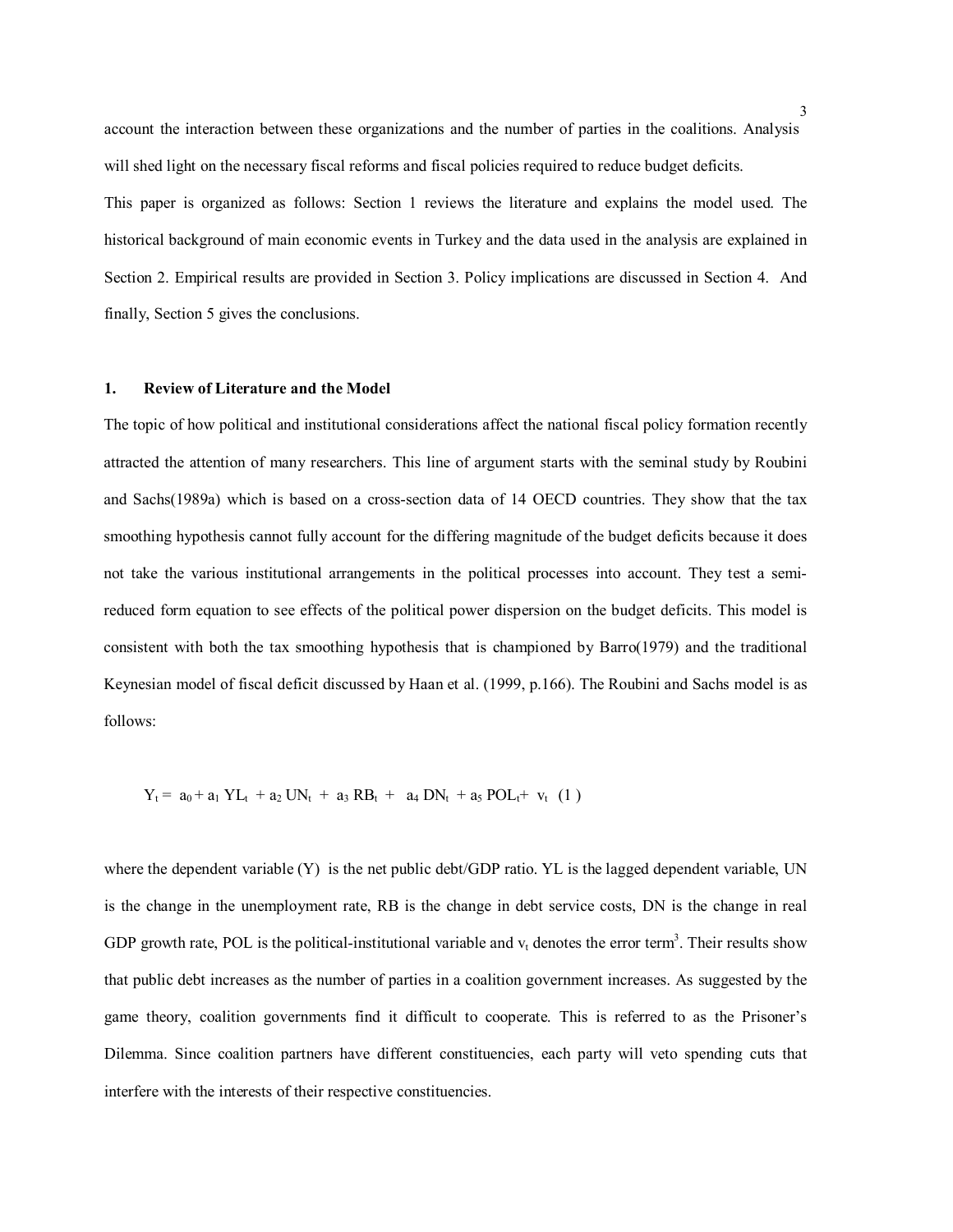Although researchers agree that political factors in determining the budget deficits should be taken into account, there is no consensus on how to measure the effect of these factors. Edin and Ohlsson (1991) rightly object to the way the political power dispersion index is constructed by Roubini and Sachs<sup>4</sup>. The Roubini and Sachs index (POL) implicitly assumes that the increase of public debt under a minority government is three times as large as that under a two-party majority coalition. According to Edin and Ohlsson, the political index should have a non-linear form with which every class of government's political cohesion could be tested separately. They construct separate indices, namely POL1, POL2, and POL3, which account for the cohesion of the two- party governments, three- and more party governments and the minority governments, respectively. Using these dummy variables in the Model (1), they find that the estimated significant political effect which is interpreted by Roubini and Sachs as the coalition effect is in fact entirely due to the effect of the minority governments. They find that none of the POL variables were significant for the European Union countries. They conclude that government debt accumulation is positively associated with the frequency of government changes.

The Haan and Sturm (1997) study differs from Haan and Sturm (1994) in three aspects. First, they use gross debt/GDP ratio as the dependent variable instead of net debt/GDP ratio. Second, they consider the data of 21 OECD countries instead of 14. Third, their sample period (1982-1992) differs from that of the previous studies (1960-1985). They use the same class of political variables like POL1, POL2 and POL3 and estimate a model similar to the Model (1). They find that none of these dummy variables are significant in explaining the gross and net debt to GDP ratios, and the government consumption and investment spending in GDP. They redo the analysis for the 1960-1985 period, and find again that the effects of power dispersion index are insignificant.

The most recent research on fragmented governments and dispersion of political power was done by Perotti and Kontopoulos (1998), Kontopoulos and Perotti (1999), Haan, et al. (1999), Volkerink and Haan (2000), Franzese (2002), Ricciuti (2002), and Huber, et al.(2003). Perotti and Kontopoulos base their research on 1960-1985 data of 20 OECD countries. They define fragmentation as the number of the decision-makers (size fragmentation) and the dispersion of the structure of the process in which decision-makers interact (procedural fragmentation). They use the number of the parties in the coalition and the number of the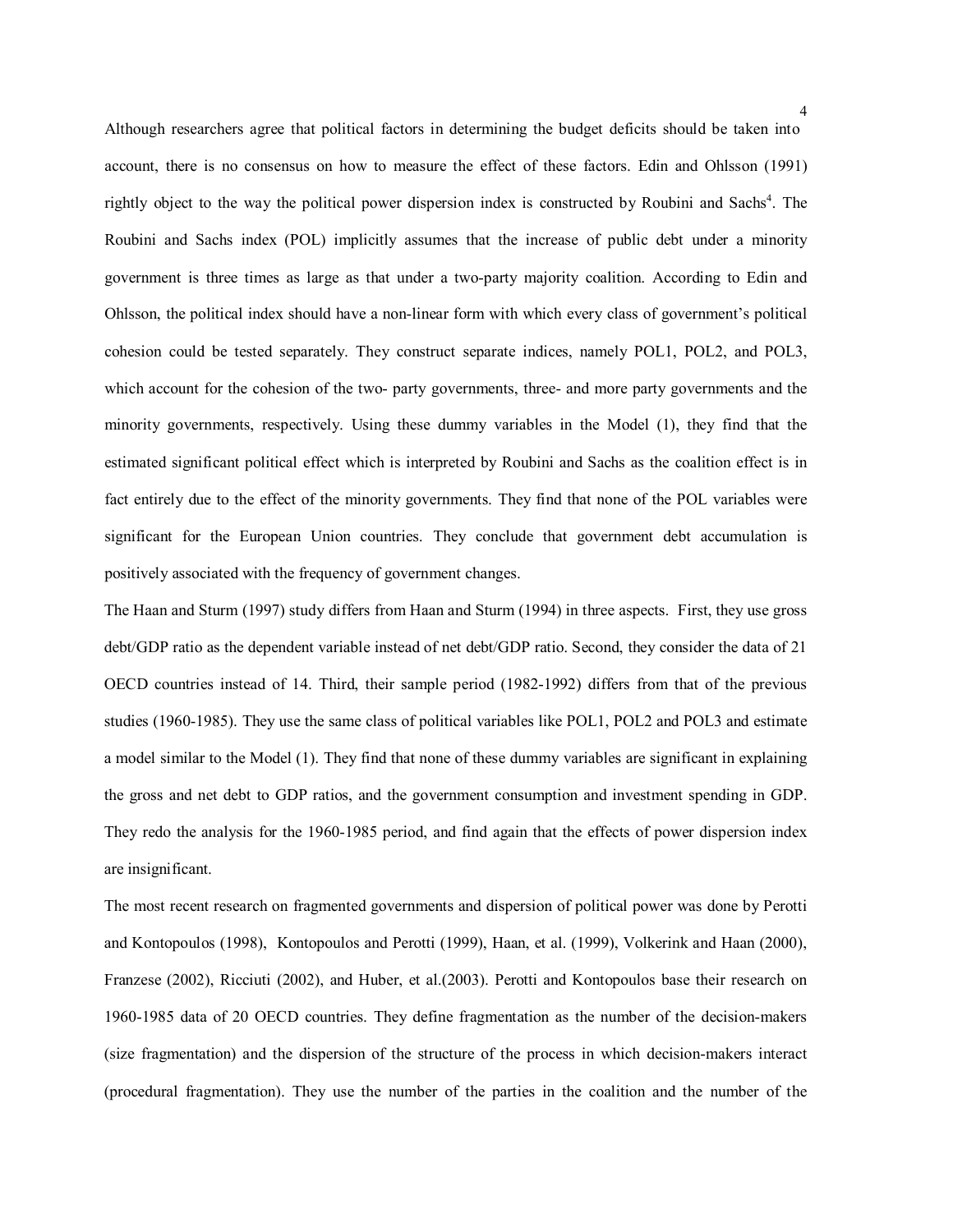spending ministers to measure the two forms of fragmentation, respectively. They use the central government expenditures and deficits as dependent variables. Their results show that fragmentation does matter, especially for transfers and personnel payments. Kontopoulos and Perotti (1999) stress that spending has a public-good-effect while the burden of the spending is a public bad. Effects of the spending are internalized by the decision-makers while the (tax) burden of it is born by the whole economy.

Haan, et al. (1999) base their research on the data of 20 European countries for the period 1979-1995. Their model is a variant of the Model (1) above. Their dependent variables are growth of gross and net debt for both central and general government. In contrast to Roubini and Sachs (1989a) and Edin and Ohlsson (1991), they cannot find supporting evidence in favor of POL or POL1, POL2 and POL3 type variables. They conclude that it is the number of parties in a government that matters for the debt/GDP ratio not whether or not the government has majority in the parliament. Volkerink and Haan (2000) use a panel of 22 OECD countries over the 1971-1996 period with central government expenditures and deficit as the dependent variable in the Model (1). They propose new variables such as the government's position with respect to the parliament, ideological complexion and political fragmentation of the government. They conclude that the impact of the number of ministers is more robust than the number of parties in the government, and political fragmentation does not seem to affect the deficit.

Ricciuti (2002) uses data of the 19 OECD countries for the period 1975-1995. As for institutional fragmentation, Ricciuti uses the number of the veto players and their orientation in the decision-making procedures in addition to Roubini and Sachs's (1989) POL index. Moreover, he uses roles of the house and the senate and the threshold values for the representation to measure political cohesion. For the first time, Ricciuti uses the elections as an explanatory variable and finds that the number of spending ministers, institutional fragmentation, elections, electoral years and a mandatory limit on a re-election have significant effects on government expenditures. Huber, Kocher and Sutter (2003) test the influence of strength and power dispersion of coalition governments on the size of annual debt accumulation in OECD countries from 1970 to 1999 by using the Model (1). They propose and use the Banzhaf index of voting power in order to measure the fragmentation degree within the coalition government and to address the power of coalition members for making or breaking governments. They use the standard deviation, which is named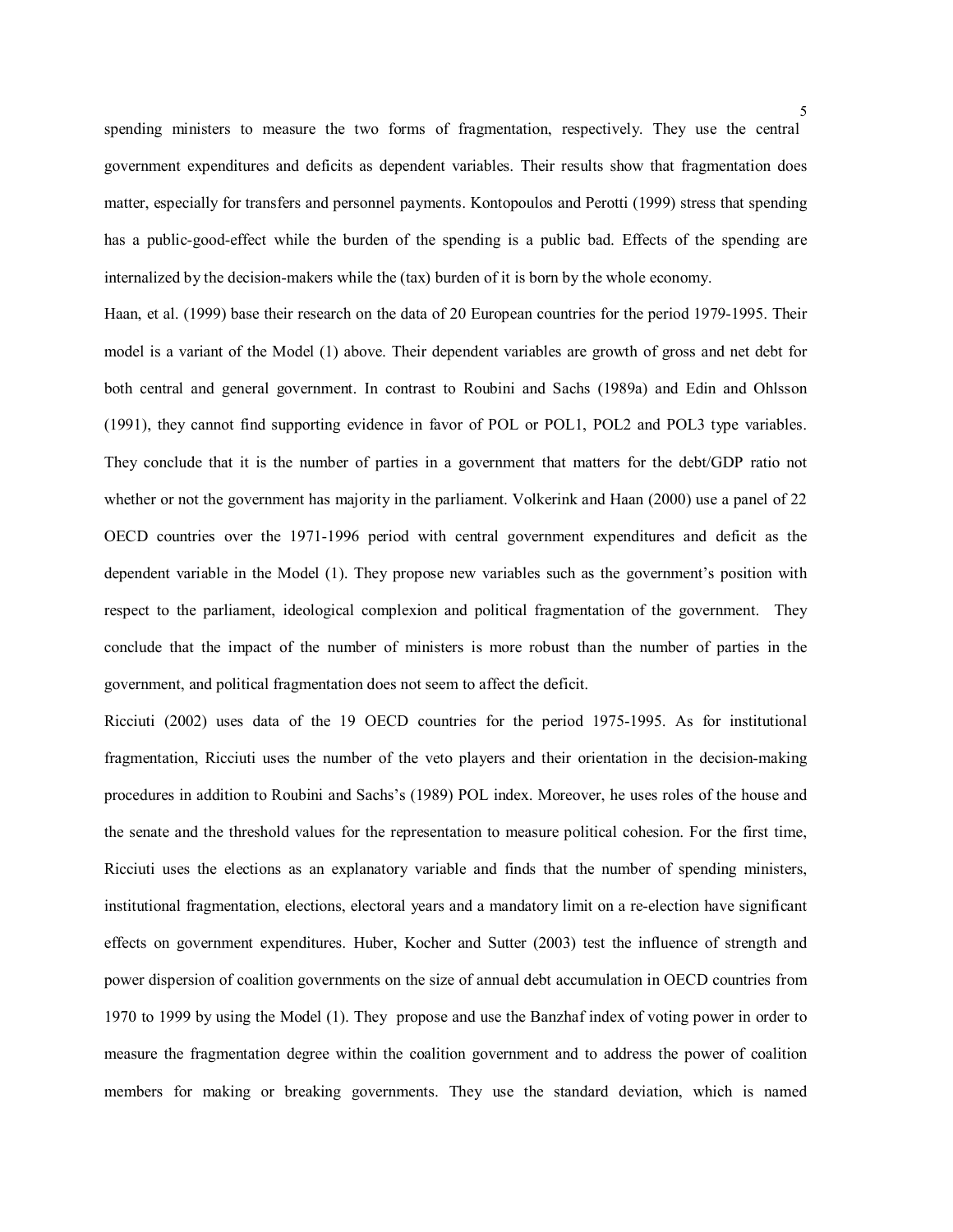'Dispersion', to measure dispersion of the voting power of parties in coalition governments. They conclude that they do not find any support for the hypothesis that stronger governments have lower budget deficits or accumulate less debt. They find that a higher dispersion of voting power of coalition members of a government leads to less debt accumulation. This means that equally strong coalition partners tend to block each other and cause non-cooperative outcomes, whereas differing levels of voting power of coalition partners are better in achieving a successful stabilization of their debt levels.

In addition to the effects of the fragmentation in governments, several researchers also examine the effects of elections on budget deficits. Assuming that governments are able to move the economy according to their desires, and voters behave in a myopic manner; models developed for this purpose show that politicians are inclined to run budget deficits (decrease unemployment) before the elections and follow contractionary budget policies (decrease inflation) after the elections (Nordhaus 1975 and 1989). However, the contraction after the elections is usually postponed and the expected austerity never happens. These models are called political business cycle (PBC) models. The macroeconomic fluctuations may also be explained by the partisanship attitudes of the governments. For example, Hibbs (1977) shows that governments broadly act in accordance with their parties' economic and social objectives and their class-defined political constituencies. Schuknecht (1996) examines PBCs and partisanship behaviors for a set of developing countries. He finds that governments of developing countries engage in expansionary fiscal policies before the elections in order to enhance their re-election prospects and contractionary policies after the elections. Franzese (2002) states that incumbents seem more prone to manipulate direct transfers than macroeconomic policies, at least for electoral purposes; and perhaps more prone to manipulate the timing of policy implementation than policies themselves.

As the preceding review makes it clear, this topic is studied mostly in developed countries but less often in developing countries. Therefore, the analysis in this paper has important policy implications for Turkey and other developing countries. There are a few studies on this topic in Turkey. Özatay (1999) uses quarterly data for the period of 1985-1995 to show that elections have significant effects on economic policies. He also finds some evidence of inflationary effects of these populist policies, since the prices of the public goods and services increase after the elections. He uses the money base, net assets of the central bank, fiscal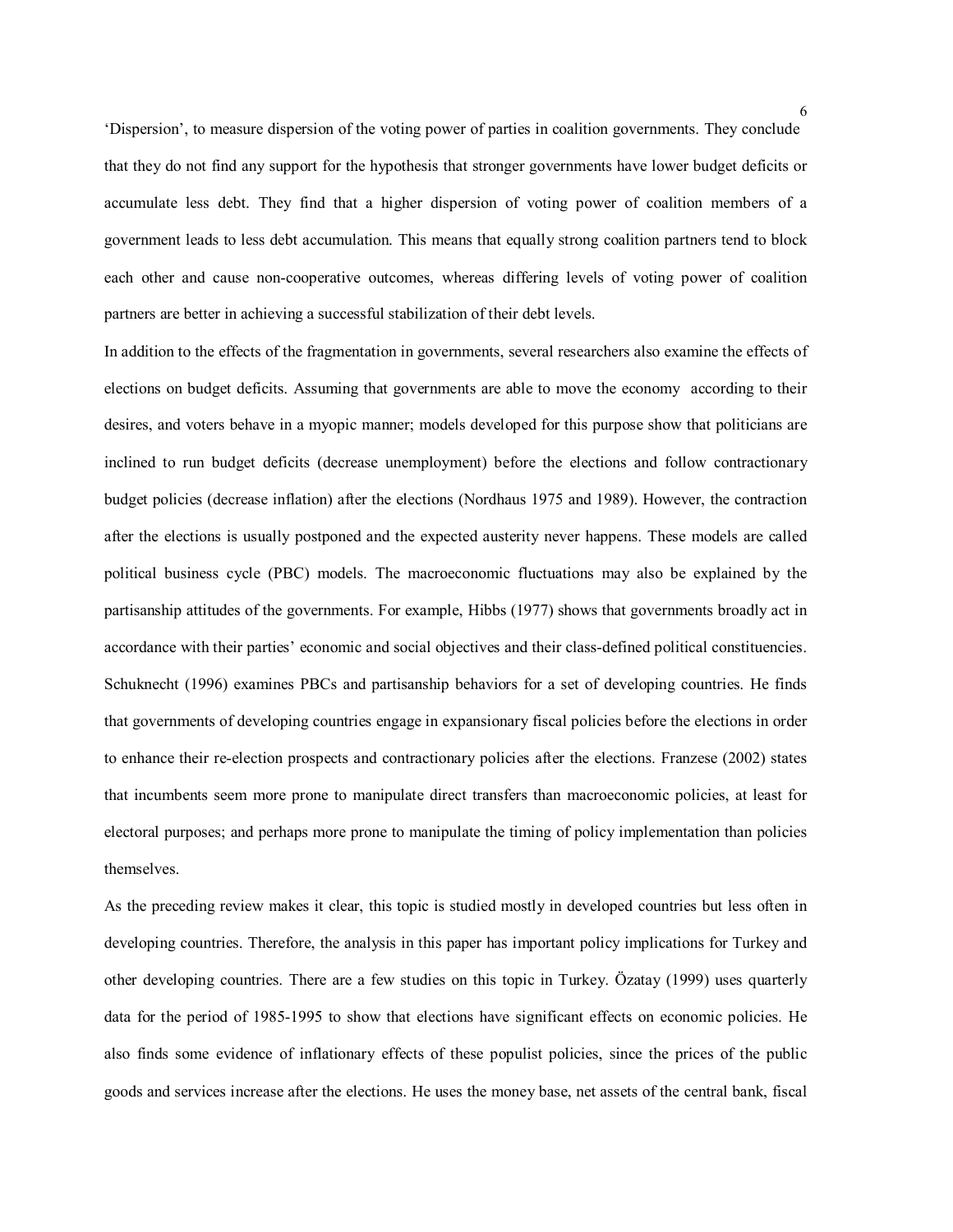variables such as government expenditures and the public sector prices as dependent variables. He suggests institutional changes such as the independence of the central bank.. Ergun (2000) investigates the electoral cycles during the period of 1985-1999. She uses extensive series of monthly data to test the existence of political business cycles from monetary, fiscal and pricing policy perspectives. She finds that before the elections, fiscal expenditures especially transfer payments and the monetary aggregates increase, while tax revenues and the prices of public goods and services decrease. Kuştepeli and Önel (2005) tested the effects of fragmentation and polarization of the coalition governments by using Edin and Ohlsson's POL1, POL2 and POL3 variables and a variable for the ideology of governments. They used 1976-2004 data for Turkey. They found that fragmentation of the coalition governments have only minor effects in increasing the debt/GDP ratio. The ideology of governments has significant effects only if the number of parties in the government is taken into account. In general, they conclude that fragmentation, polarization and ideology do not play important roles in explaining the budget deficits in Turkey.

#### **2. Economic Background and the Data**

In this study we analyzed the period of 1960-2009 in Turkey. This period covers a number of important political and economic events. The period of 1960-1980 was characterized by import substitution policies. On January 24, 1980, the Structural Adjustment and Stabilization program was implemented. This date marks the beginning of a period during which major policy switches occurred. Some of these changes are as follows. In July 1980, interest rate ceilings were abolished. In May 1981, the exchange rate began to float. In 1983, the foreign trade regime was liberalized and export-led growth policies were adopted. The Undersecretariat of the Treasury was separated from the Ministry of Finance. Eventually, the Treasury became a powerful government body managing the debt and cash-flow policies. This increased the number of fiscal authorities responsible for the economic and fiscal policies. The so-called institutional fragmentation occurred after this period (i.e. after 1983). In addition to the Ministry of Finance and the Treasury, the State Planning Organization (SPO) was also involved in economic decisions. The SPO continued to draft five-year plans and annual investment programs. The early 1960s, 1970s and the early 1980s witnessed the military-backed governments. The early 1960s, the late 1970s and the 1990s were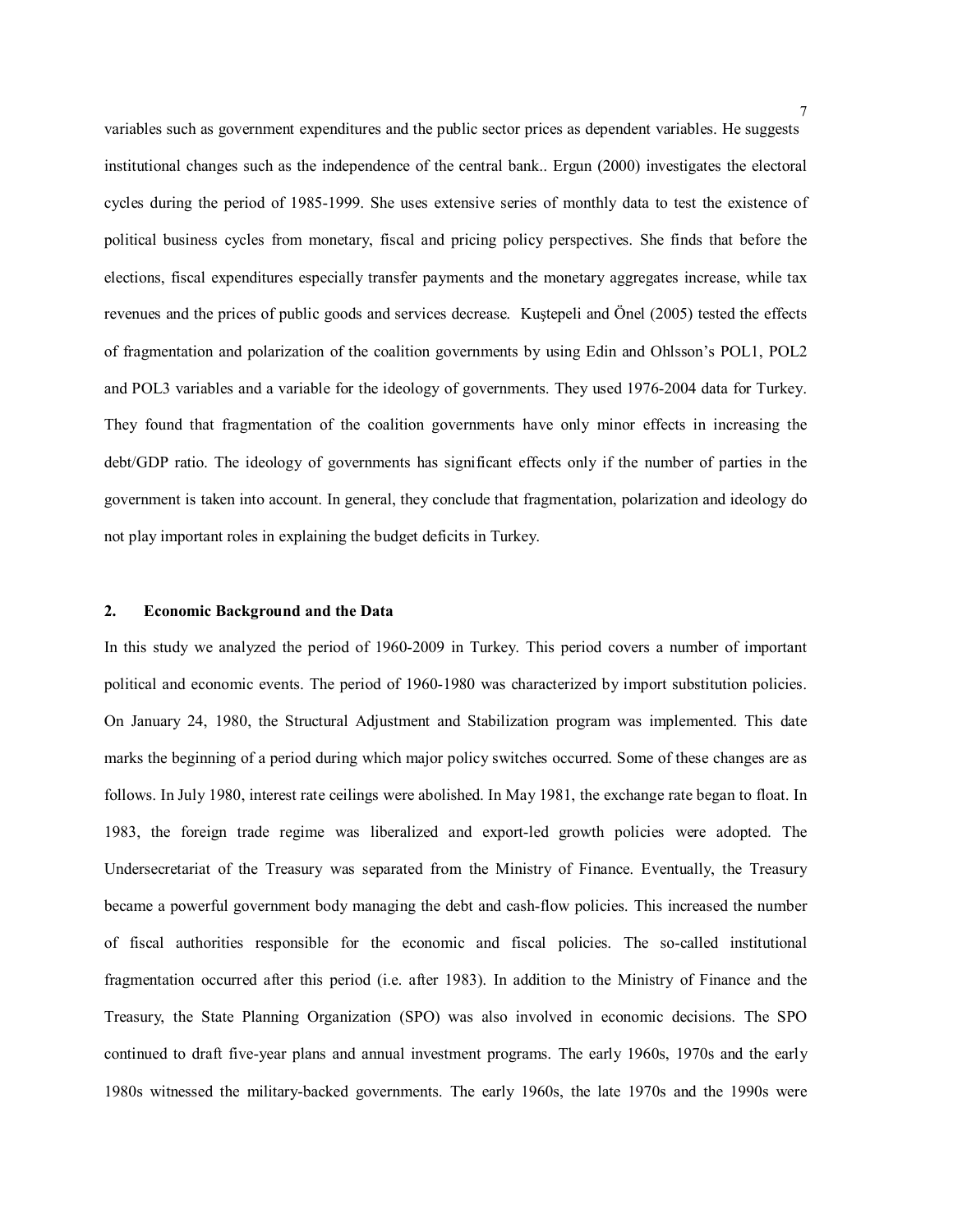characterized by coalition governments. Petroleum price shocks occurred in 1974 and 1979 that overlap with the second period of coalition governments. According to Sayari (1996/97), the third period of coalition governments began after the 1991 elections, which was mainly caused by the failure of completion of economic reforms. One-party dominance that began in 1983 ended in 1991. Turkey experienced two financial crises: One was in 1994, and the other was in 2001; both of which occurred during coalition periods. The 1994 crisis stemmed from an unsustainable level of public debt; and the 2001 crisis originated from an unsustainable fixed exchange rate regime, based on the neo-Keynesian approach to the sticky price models and inertial inflation. After 2001, the floating exchange rate regime was put into effect and financial institutions were tightened to create tight money and credit policies.

In this study we propose to examine the effects of economic and political events, such as the power dispersion among the political and fiscal authorities, on the budget deficit. Thus, the dependent variables are the ratios of budget deficit, expenditure and revenues to GNP. The explanatory variables are GNP growth rate, inflation rate, the volume of trade/ GNP ratio as an index of openness of the economy, and a number of dummy variables representing the economic and political events referred to above. Our basic model follows the Roubini and Sachs model given in Model (1), except that we cannot include the unemployment rate and cost of public debt among our explanatory variables, since no reliable and complete series exist for Turkey with these variables during the period under consideration. Instead we use the GNP growth rate, inflation rate and openness index to capture the income and price effects.

Table 1 shows the dates of the elections, the types of governments, and the duration of the governments in Turkey. We can observe from this table that Turkey has been governed by coalition governments for several periods of time during the 1960-2009 period.

#### **Insert TABLE 1**

Table 2 shows the average deficit /GNP ratio, growth rate and the inflation rate over some sub-periods in the 1960-2009 period.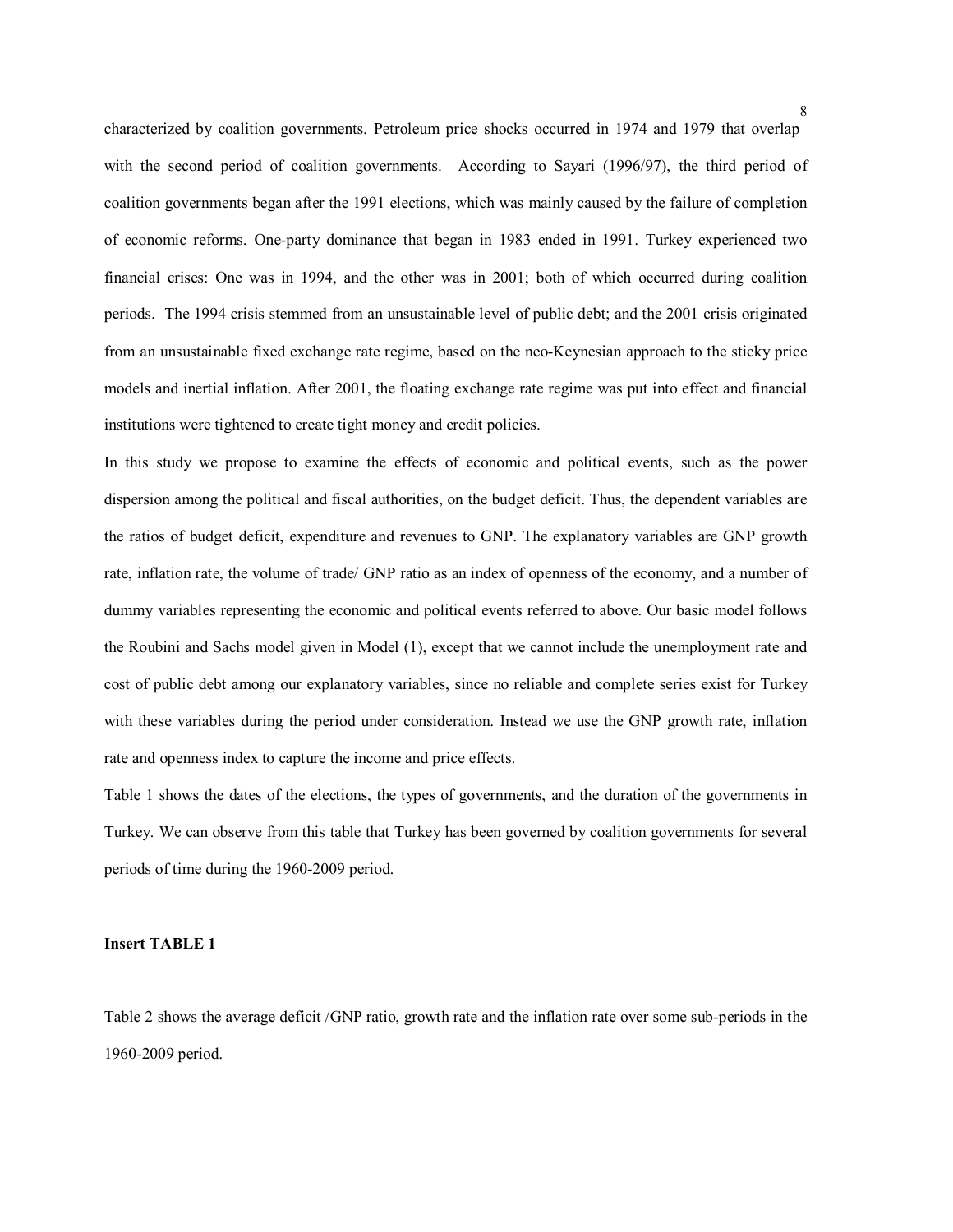# **Insert TABLE 2**

From Table 2, we first observe that the inflation rate and the budget deficits were the worst during the 1984- 2009 period. The best period in all terms was the period of 1962-1970. Second, during the military or military-backed governments (1960-61, 1971-1973 and 1981-1983), the budget deficits and inflation were higher than they had been during the elect governments of the 1962-1974 period but lower than they had been during the elect governments of the 1974-1980 and 1984-2009 periods. Third, despite the higher budget deficits and inflation rates, the period of 1984-2009 witnessed lower average growth rate compared to the average growth rate of the 1960-2009 period. The extraordinary governments seem to be successful on average compared to the elect-governments of the whole period. Figure 1 shows that the budget deficit/GNP ratio was always negative after 1970. 1976 was the beginning of a high inflationary period. From 1976 to 2004, the inflation rate was always at two-digit levels and even in 1980 and 1994 reached three-digit numbers. Since 2005 onwards, the inflation rate dropped to single-digit numbers. This was due to the gradual ending of populist economic policies and the successful privatization projects, all of which were coordinated with the help of the IMF.

# **Insert (FIGURE 1)**

Figure 2 exhibits the inflation rate and the number of parties in the governments. It shows that there are three main coalition periods between 1960-2009. The first is during 1961-1969 just after the first extraordinary government. The second is during 1973-1979 just before the third extraordinary government. The third coalition period is from 1991-November 2002.

# **Insert (FIGURE 2)**

Table 1 together with Figures 1 and 2 show that there might be a correlation between the political and the economic instability, yet the direction of the causality is not clear. The burden of the stability depends on the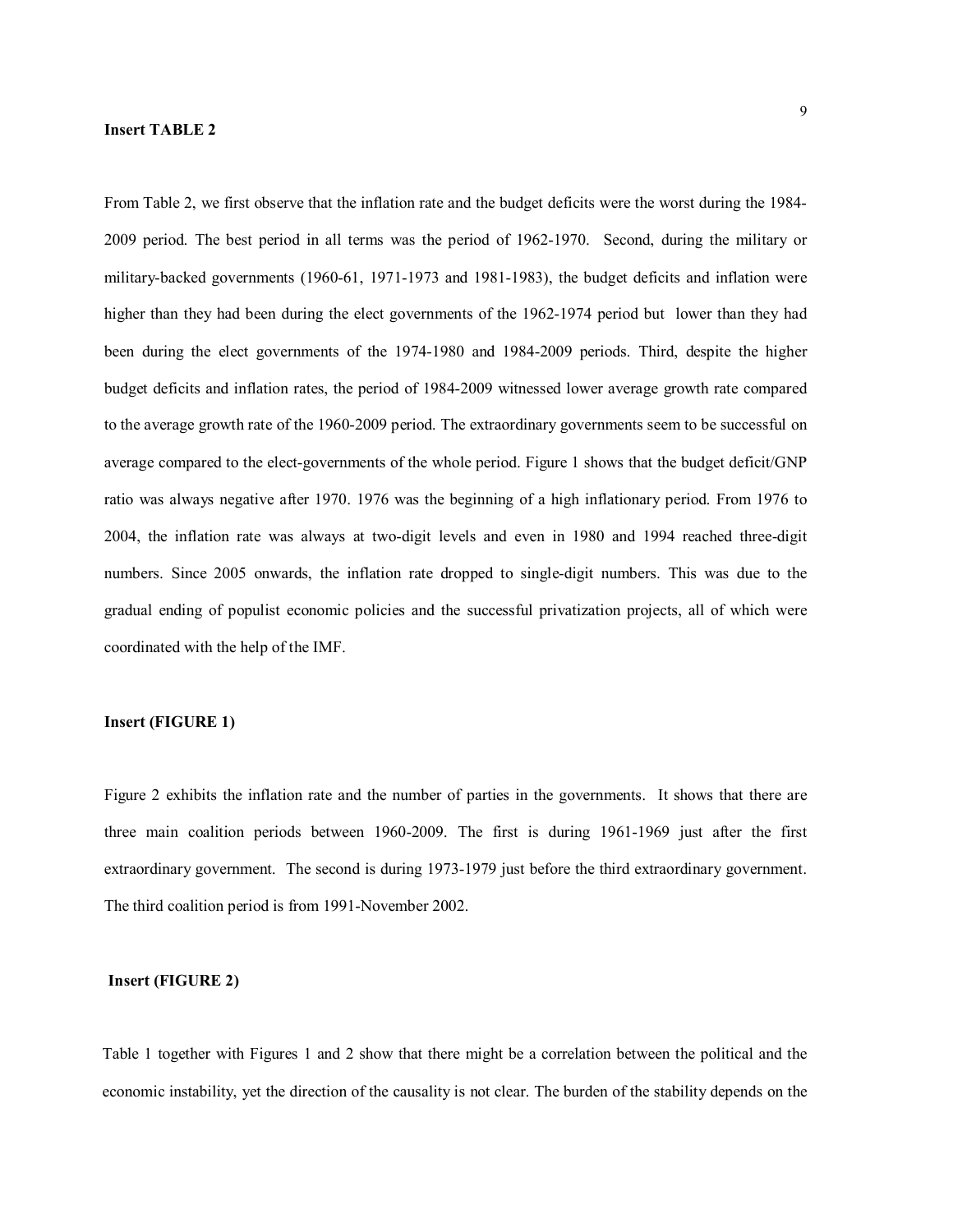high growth performance and the 'soft budget constraint' of the state (Önis and Riedel, 1993). In other words, in order to satisfy the majority of voters, regardless of the cost of the resources, the governments should provide a positive growth rate and, at the same time, should increase the budget transfers<sup>5</sup>. Atiyas (1996) makes a similar argument. Atiyas and Sayin (1997) propose a principal-agent model in order to understand the budgetary allocation issue in Turkey. They consider the voters as the principals during the elections but, after the elections, the politicians become the principals and bureaucrats become the agents. It is a very difficult task for principals to manage the agents because of the loose and discretionary legislation. This increases the mismanagement of public resources.

# **3. Empirical Results**

The political business cycle models assume that the incumbents follow expansionary policies just before the elections and reverse the trend after the elections in order to smooth the negative effects of pre-election budget deficits. In such models the elections are assumed to be exogenous and the deficits are endogenous. However, the election time can be endogenous. Incumbents can prefer to hold elections when the social and economic conditions are in their own favor. In order to test whether opportunistic election time hypothesis is valid for Turkey, Tutar and Tansel(2000) performed a Hausman-Wu test, and found that there is no problem of endogeneity of the election time in Turkey<sup>6,7</sup>. In this study, the data set covers the period 1960-2009. In using the 1960-2009 data set, we clearly aim to see the effect of the power dispersion as the fiscal authority was only one (i.e. MOF) before the 1984 and two (MOF and UT) from 1984 onwards<sup>8</sup>. For the whole period after 1983, we use the openness index in order to capture the structural policy switch from import substitution to export promotion policy. The explanatory variables are the lagged values of the dependent variable, inflation rate, the openness index, growth rate of GNP, and some electoral and political dummies. The definition of the variables are given in the next section.

#### **3.1. Variables**

#### **3.1.1. The dependent variables**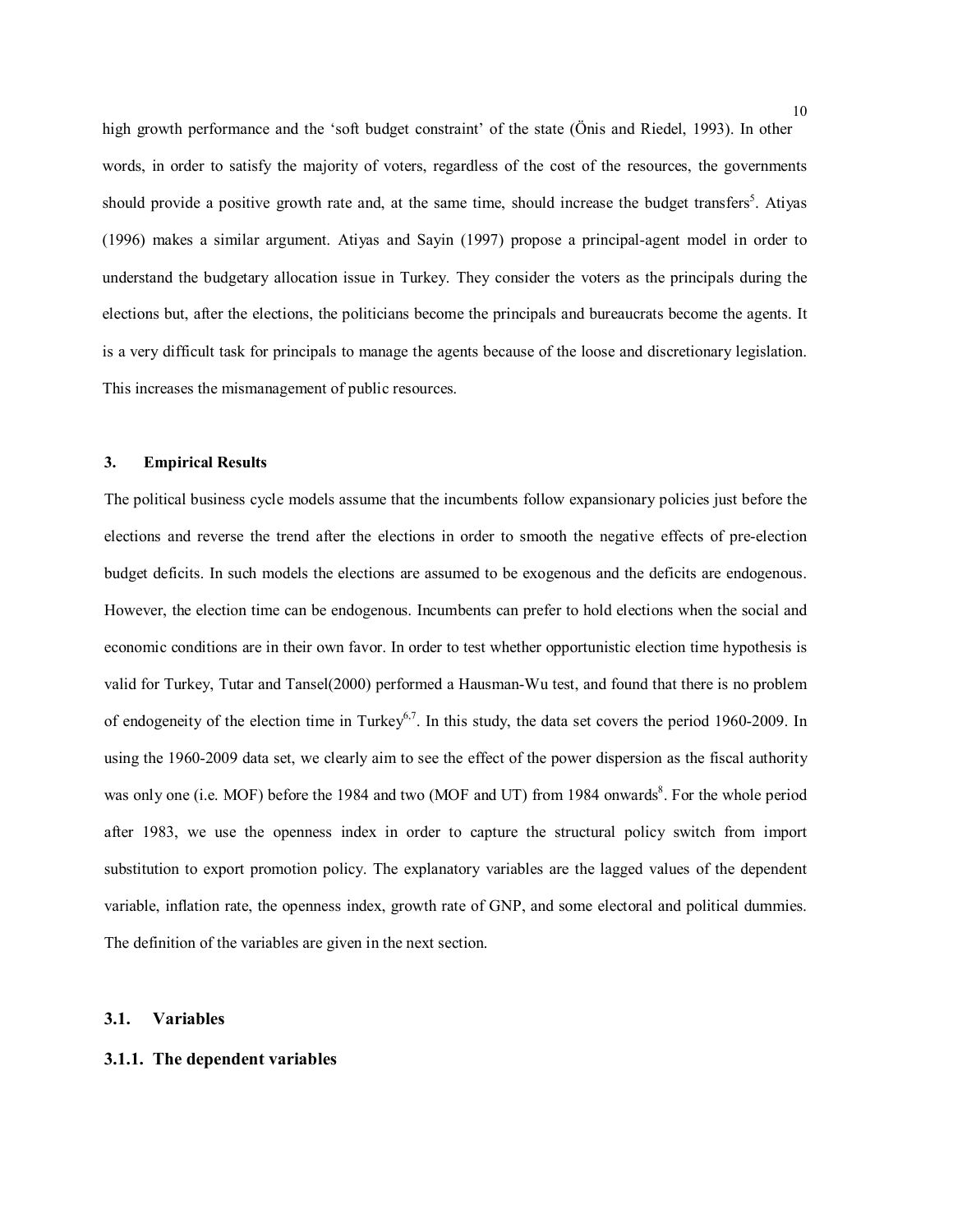The dependent variables are Budget Deficit/GNP, Budget Expenditures/GNP and Budget Revenues/GNP. The budget deficit is defined as 'budget revenues minus budget expenditures'.

#### **3.1.2. Explanatory Variables**

**Openness Index:** Volume of trade/GNP. The volume of trade is defined as the sum of the export and import values. This variable is assumed to capture the structural policy changes that occurred after 1983.

**Military-Backed Governments:** Dummy variable for extraordinary (military-backed) governments. Extraordinary governments were in office during three periods: 30 May 1960-28 October 1961; 26 March 1971-16 December 1973; and 12 September 1980-24 November 1983. This variable takes the value of 1 during the extraordinary years, zero otherwise.

**Election:** Dummy variable for elections. Created by using the Schuknecht (1996)'s definition as follows. We expect economic expansion this year (t) if the election is held within January-April in the next year  $(t+1)$ ; and the contraction in the same year (t) if the election is held in January or February in that year (t); and contraction in the next year( $t+1$ ) if it is held between March and December of the year (t).

We use the values of 1, -1, 0 for next, previous and current years, respectively, for the election dummy. We took both the nationwide local and the central elections into account. Local elections are held for municipalities. Central elections are held for the parliament.

**Number of Authorities:** This is the number of fiscal authorities. There was only one organization during the period 1960-1983, which was the Ministry of Finance (MOF). The number of fiscal authorities was two after 1983. The Undersecretariat of the Treasury (UT) was separated from the MOF and began planning and implementing the budget's cash flow and transfer policies including the management of the debt service. This variable takes the value of '1' before 1984, and '2' for 1984 onwards.

**Number of Parties**: The number of parties (P) in the government. If the number of parties is equal to or greater than two, then it indicates a coalition. In order to find P, we take the number of months into account by multiplying P by the monthly duration of a cabinet in force within a year. Therefore, we use 1 when referring to whole year while we use the number of months over twelve if the governance is less than a year.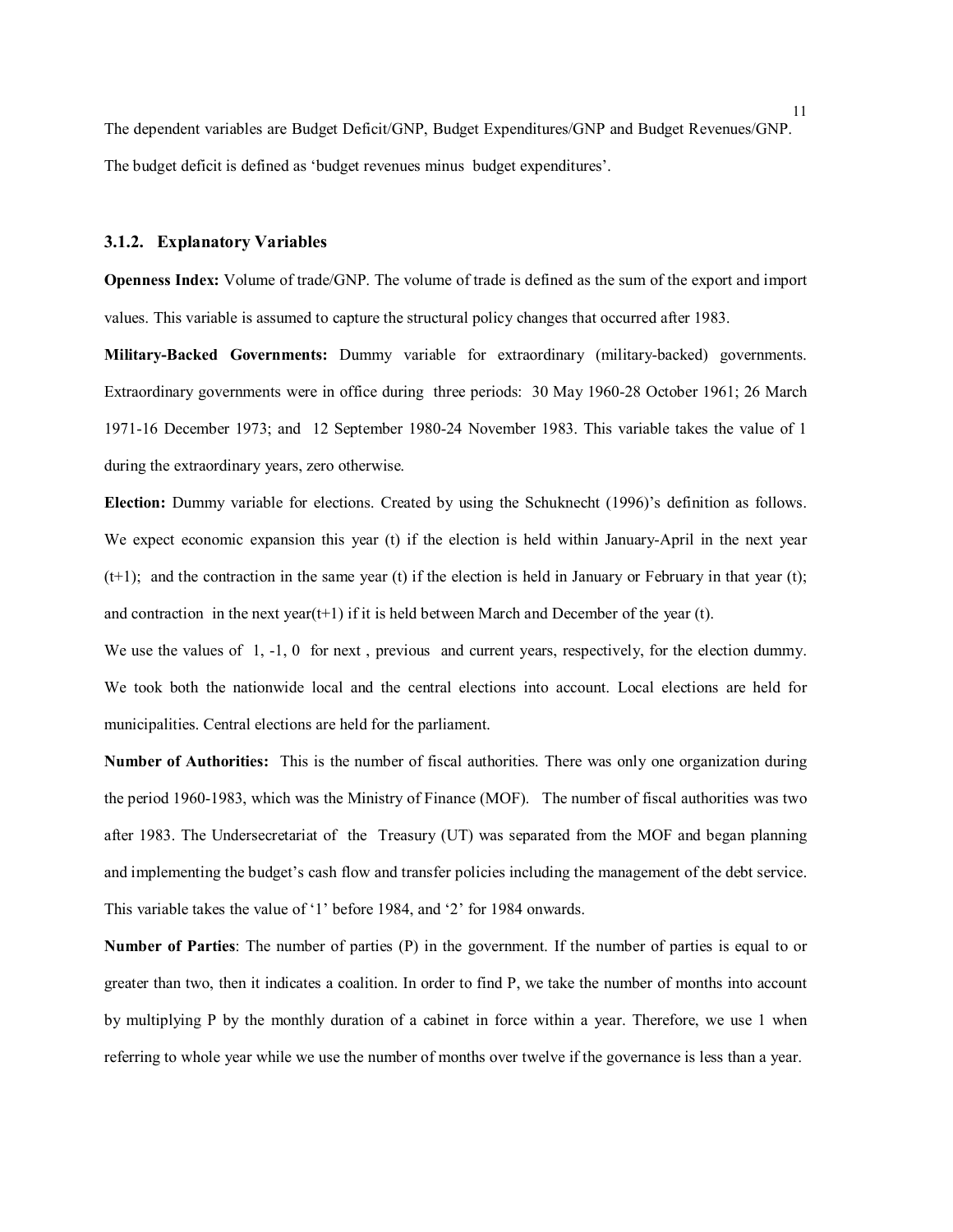**Roubini-Sachs Index (POL) :** This index is the political dispersion index constructed in an identical way to that of the Roubini and Sachs (1989a). (See the endnote 4 of this paper).

**POL1, POL2** and **POL3** are political dummy variables used by Edin and Ohlsson (1991). POL1 assumes a value of 1 for two-party coalitions and zero otherwise. POL2 assumes a value of 1 for three or more party coalitions and zero otherwise. POL3 assumes a value of 1 for minority governments and zero otherwise. **Fractionalization Index (FI):** Fractionalization index might be used in order to find the degree of dispersion in a coalition government. It shows the probability that two randomly selected individuals are not from the same group. This index is also used to define that two randomly selected ministers are not from the same party in a coalition government. Fractionalization index (FI) is defined as follows:

$$
Fl_j = 1 - \sum_{i=1}^k n_{ij}^2
$$

Where i= 1....k and  $n_{ij} = N_i/M_j$ . Here,  $N_i$  represents party i's seats in the government  $M_j$ . FI<sub>j</sub> increases as the number of the parties in the coalition increases and reaches a maximum if every seat belongs to a different party. Therefore, if the government consists of one party, FI takes the value of zero, whereas it takes the value of 1 if every seat belongs to a different party in the government. If the seats are equally shared in a two-party coalition, then it will take the value of 0.5 (for more information on the fractionalization index see Annett(2000) and Alesina et al. (2002)). We derived the polarization index for Turkey according to the number of ministers in the coalition governments (for data on coalitions see www.tbmm.gov.tr).

**Polarization Index (PI):** We will also use the polarization index in order to see the comparative power of coalition members. Polarization index measures how much any two randomly selected coalition members' powers are equal or how far they are from each other. Accordingly, if two parties have equal sizes in a twoparty coalition, then the right-hand side of the formula below will be equal to zero and PI will assume the value of one; if one of them approaches 100% while the other approaches 0%, then the PI will approach the value of zero. As is the case with the fractionalization index, if the number of the coalition partners are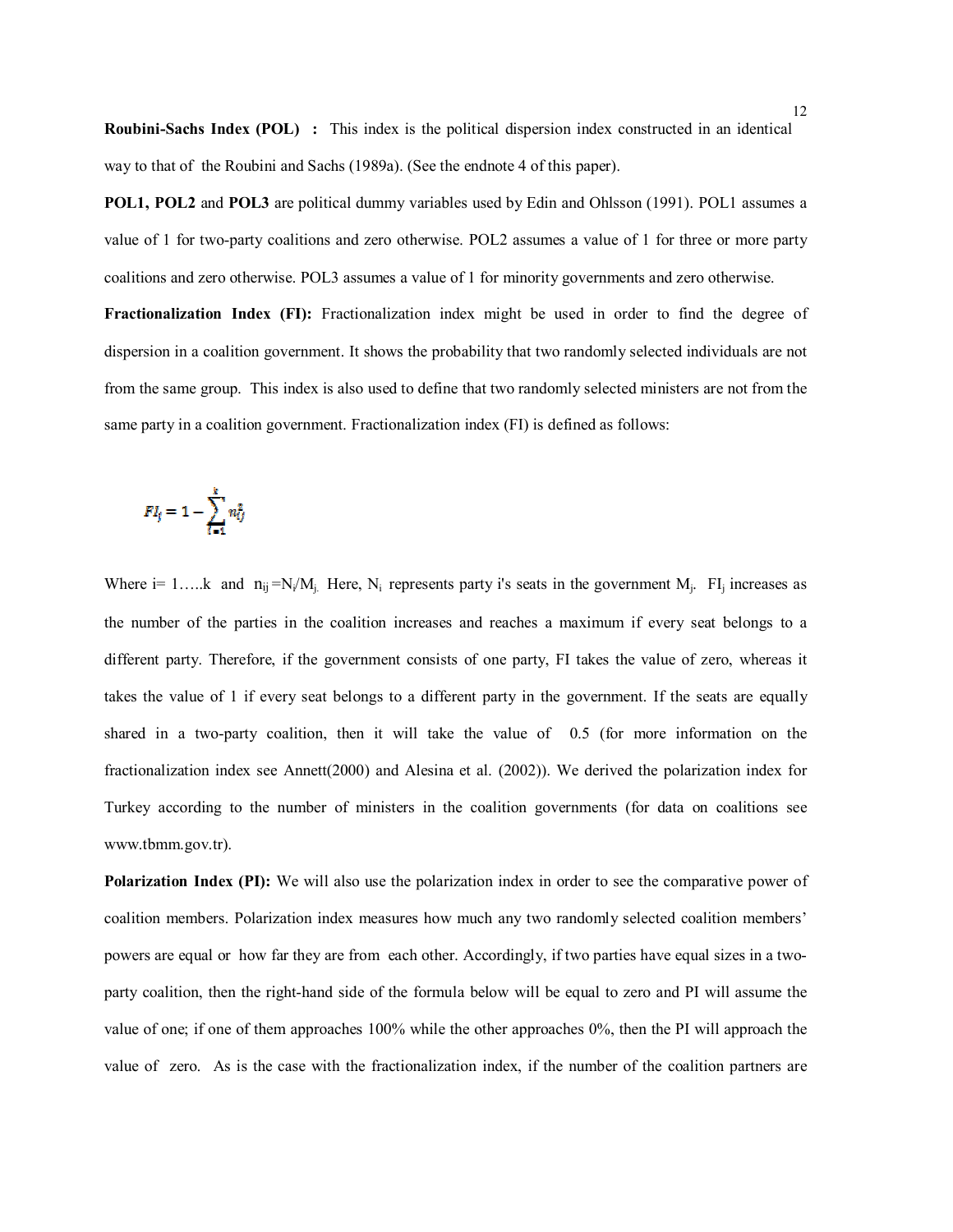increasing in the government, and if their powers in the cabinet are different from each other, then the polarization index will approach 1. PI is defined as follows:

$$
PI_j = 1 - \sum_{i=1}^{k} \left( \frac{0.5 - n_{ij}}{0.5} \right)^2 n_{ij}
$$

Where i= 1.....k and  $n_{ij} = N_i/M_j$  Here,  $N_i$  represents party i's seats in the government  $M_j$ . (For more information on the polarization index, see Chakravarty, Majumder and Roy (2007) and Araar (2008)). We derived the polarization index for Turkey according to the number of ministers in the coalition governments as we did for the fractionalization index.

**Dispersion Index:** According to Huber, Kocher and Sutter (2003), dispersion of power within a coalition government can be measured also by the standard deviation of the number of the ministers of the parties in the coalition government. Coalitions with equally strong parties will have lower standard deviation, whereas coalitions with one predominant party will have larger values of standard deviation (i.e. Dispersion). It is expected that higher scores of dispersion demonstrate lower levels of debt and budget deficit, because one strong party in a coalition can put pressure on other coalition members in order to stabilize the budget. For Turkey, we derived the 'Dispersion' index by finding the standard deviations of the coalition governments. Simply, if the number of the ministries of the coalition partners in the government is close to each other, the 'Dispersion' assumed smaller values; but if the coalition members' number of ministries are very much different from each other, the 'Dispersion' assumed higher values. Therefore, it is expected that if the 'Dispersion' increases, then the budget deficit should be affected positively.

**Banzhaf Index:** Banzhaf index shows bargaining power of a shareholder in a company or that of a coalition member in a government. Sometimes the power of a coalition member cannot be represented by the percentage of seats in the parliament, but its power can also depend on its coalition making or breaking power. Banzhaf Index is usually formulated by the ratio of the probability of swing votes that will be able to determine the failure or success of a coalition to the probability of all set of coalitions (For more information see Banzhaf (1965); Straffin (2002) and Huber, Kocher and Sutter (2003)). For example, if there are four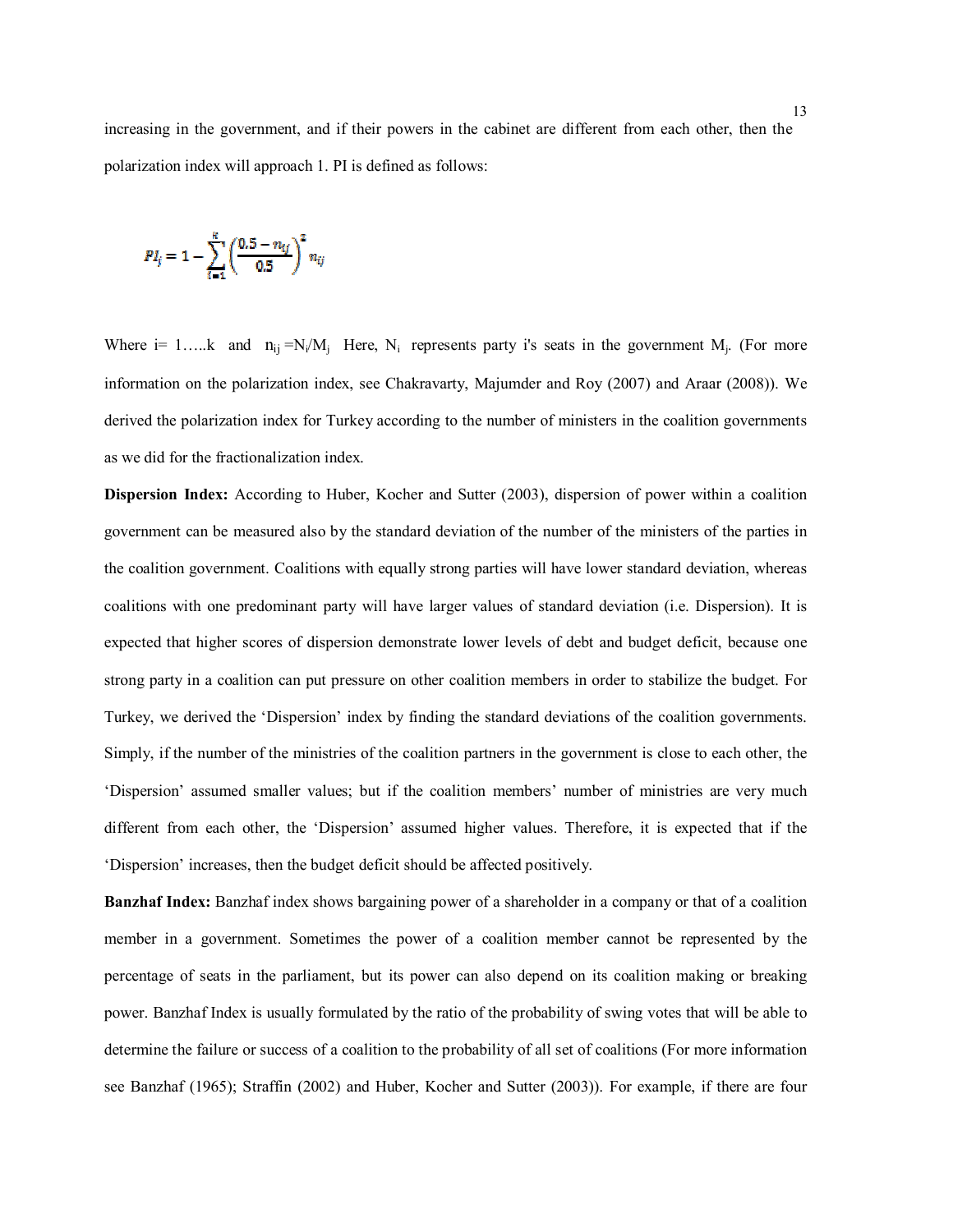parties (A,B,C and D) in a parliament, and if a government needs to have at least 51% of the seats; and if Party A, B, C, and D have 49%, 49%, 1%, and 1% of the seats, respectively, then the voting power of Party C and D will be zero and that of A and B will be 50-50. The Banzhaf index consists of the sum of such possibilities of voting power of coalition members. The denominator of Banzhaf Index is found by the formula of  $2^{n-1}$  where (n) represents the total number of coalitions. However, voting power of a party just before establishing a government is different (probably less) than after the establishment of the coalition government; because before the establishment, the party, which is endowed with establishing the government, may go to any party to offer partnership. But after the establishment, every member of the coalition government will feel more powerful because the decrees and draft laws require unanimity of the cabinet members; and it is known even by the smaller coalition partners that ending a coalition is not easy, even for the bigger partner. For this reason, we assume that only unanimity of the votes will make sense to pass a decree, which means that the numerator of the Banzhaf Index is just (1). Therefore, a power of a coalition is just equal to the probability of  $1/2^{n-1}$ . In other words, the bigger the number of coalition members, the less will be the chances of making a decision.

**BIXNA and PDI Indices:** These are our dispersion indices. BIXNA is a special kind of the Banzhaf Index which accounts also for the number of fiscal authorities. In our model, we propose that if the number of the fiscal authority is more than one, then it means that the fiscal authority that is related to the secondary coalition partner will also behave like another coalition partner; and thus there will be a synchronization problem between these two fiscal authorities. In fact, in the coalition period of 1990's in Turkey, the UT and MOF were shared among the coalition parties. Consequently, usually the UT was related to the coalition party to which the MOF was not related.. Therefore, in contrast to previous studies, we propose that fragmentation of a coalition partner should be measured by  $n=$  number of coalition parties  $+$  number of additional fiscal authority after 1983. This variable is almost equal to the inverse of our Power Dispersion Index, which is defined as PDI= Number of Parties \* Number of Authorities in Tutar and Tansel (2000). Our index BIXNA, which is roughly PDI, is a special kind of the Banzhaf index with the number of authorities. They both cover the interaction between the power of coalition parties and the fiscal authorities, which was overlooked in the previous studies. In our indices, the interaction means that the probability of making the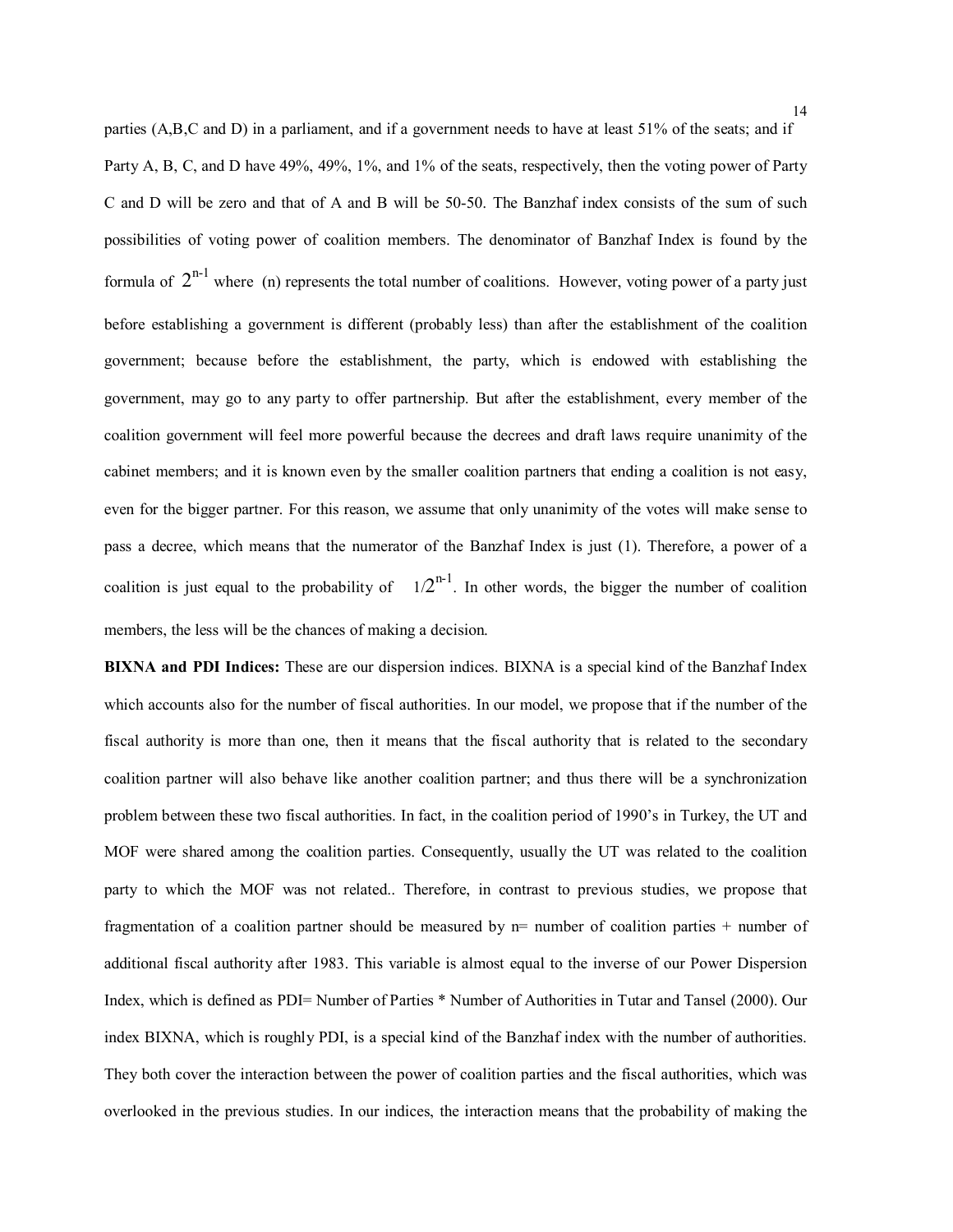right decision decreases, as two fiscal authorities cannot act together. In this study, we will add the *additional* fiscal authority as an *additional* player into  $2^{n-1}$ . The motivation behind this idea is as follows. The annual budget laws are implemented by the bureaucrats of the MOF and the Treasury. Since the budget revenues, expenditures and public debt management need synchronization of the fiscal authorities, cooperative behaviors during the implementation process become as crucial as the projections of the governments. Also, the governments depend on the support of the bureaucrats, especially during the coalitions, in order to play the prisoners' dilemma game against other coalition partners<sup>9</sup>. Therefore, the *additional* fiscal authority will behave like another coalition partner with respect to the *first* fiscal authority, which is mostly related to the main coalition partner; and this will make the synchronization more difficult. Consequently, our dispersion indices (BIXNA and PDI) differ from that of previous studies because our indices take fiscal authorities into account as a player.

#### **3.2. Results of the Analyses (1960-2009)**

The dependent variables are the ratios of budget deficit-to-GNP(BD/GNP), budget expenditures-to-GNP and budget revenues-to-GNP. The dependent variables refer to the consolidated budget which includes the central (ministries) and annexed (universities, state water affairs directorate, state highways directorate, state rural affairs directorate, etc.) budgets; and excludes the budgets of state economic enterprises and the municipalities. Roubini and Sachs(1989a), Edin and Ohlsson (1991), Haan and Sturm(1997), and Huber, Kocher and Sutter(2003) use either debt/GNP or the quantity of money/GNP as the dependent variable. We could not use the debt/GNP because we have problems in unification of external and internal debt as well as their interest rates. In the 1990s, the maturity of the debt was usually more important than the amount of debt itself.. On the other hand, since the financial deepening was not stable during most of the data period, we also do not use quantity of money/GNP as a dependent variable. Thus, we prefer to use the budget variables as the dependent variables, which have quite stable definitions for the whole period.

The OLS estimation results are shown in Tables 3, 4 and 5. In every table there are eight models, each of which explains the same dependent variable. The explanatory variables are lagged dependent variables, growth rate, the dummy for elections, inflation, the dummy for extraordinary governments and openness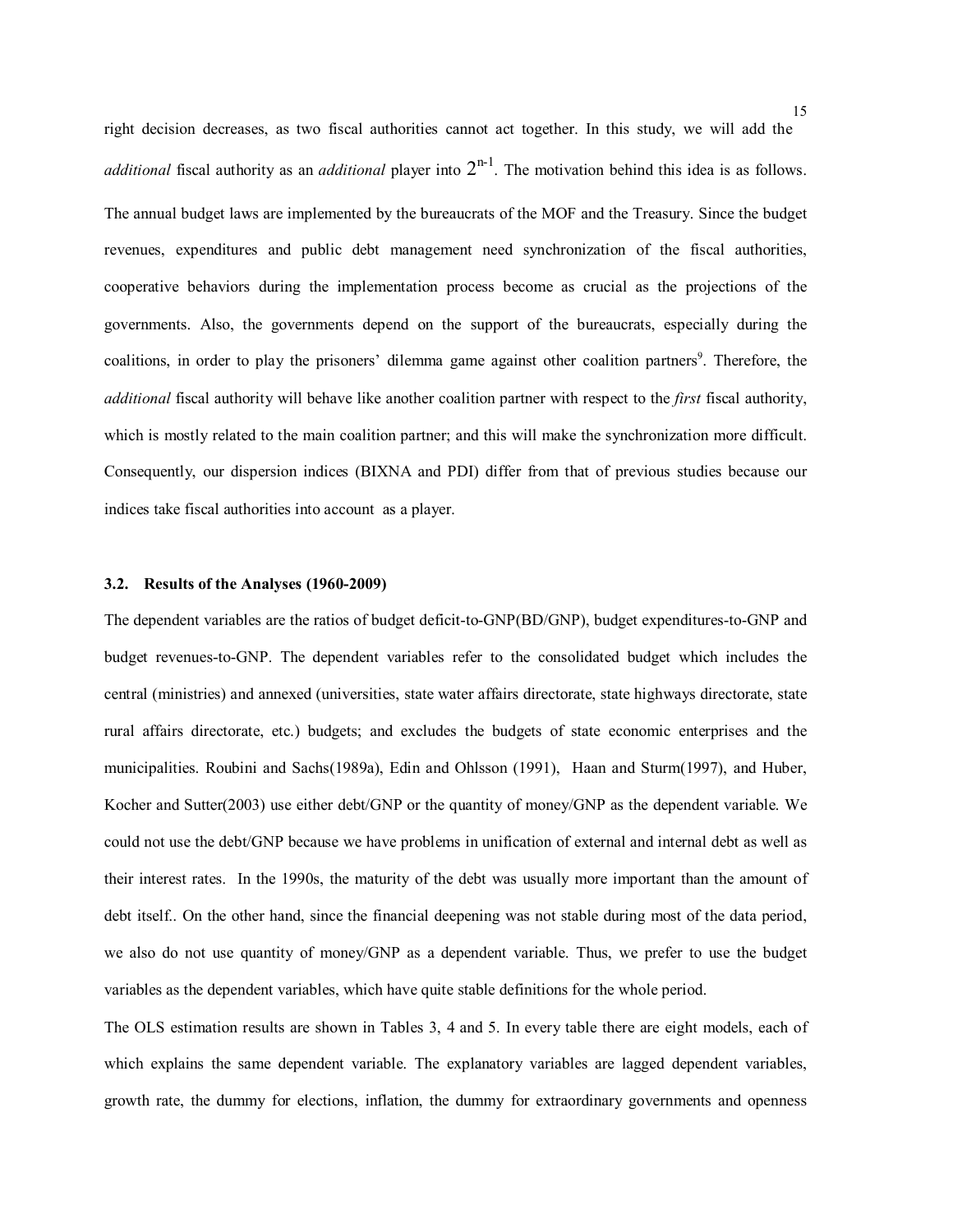index (volume of trade as a percentage of GNP). The lagged dependent variable allows slow adjustment of budget deficits and also accounts for inertial influences (see Schuknecht, 1996, and Haan and Sturm,1997). One-period-lagged dependent variables are used as explanatory variables in models as suggested by the AIC (Akaike's Information Criterion) test and economic models. In addition to these variables, in the models, there is always one of the eight indices with which we try to explain the power dispersion in Turkish governments between 1960 and 2009. As we explained above, these indices are: the fractionalization index, polarization index, POL, POL1-POL2-POL3, Dispersion, Banzhaf Index, our new index BIXNA (a type of Banzhaf index enlarged with the number of fiscal authorities) and our previous index PDI (number of coalition parties\*number of fiscal authorities). We can see the trend of the indices in Figure 3, which clarifies that there is a close relationship among the fractionalization index, polarization index, Banzhaf index, and BIXNA index, while Dispersion and PDI have almost similar trend lines. In order not to crowd Figure 3, we depicted POL, POL1, POL2 and POL3 in Figure 4.

#### **Insert FIGURE 3 and FIGURE 4**

In Table 3, we show the effects of these eight indices on the Budget Deficit/GNP (BD/GNP).

# **Insert TABLE 3**

According to Table 3, all of the models have high explanatory power because all the coefficients of determination  $(R^2 \text{'s})$  are above 80% and F-statistics are rather high. The Durbin-Watson (DW) statistic shows that there is no first degree autocorrelation in any of the models. However, since there is a lagged dependent variable in the models, we also checked the LM statistic, which is quite successful in determining the autocorrelation when there is a lagged dependent variable on the right-hand side of the model. As we see in Table 3, Breusch-Godfrey serial correlation LM Test with two lags confirms that there is no autocorrelation in the residuals of the models. We conclude that the models are successful and have high explanatory power.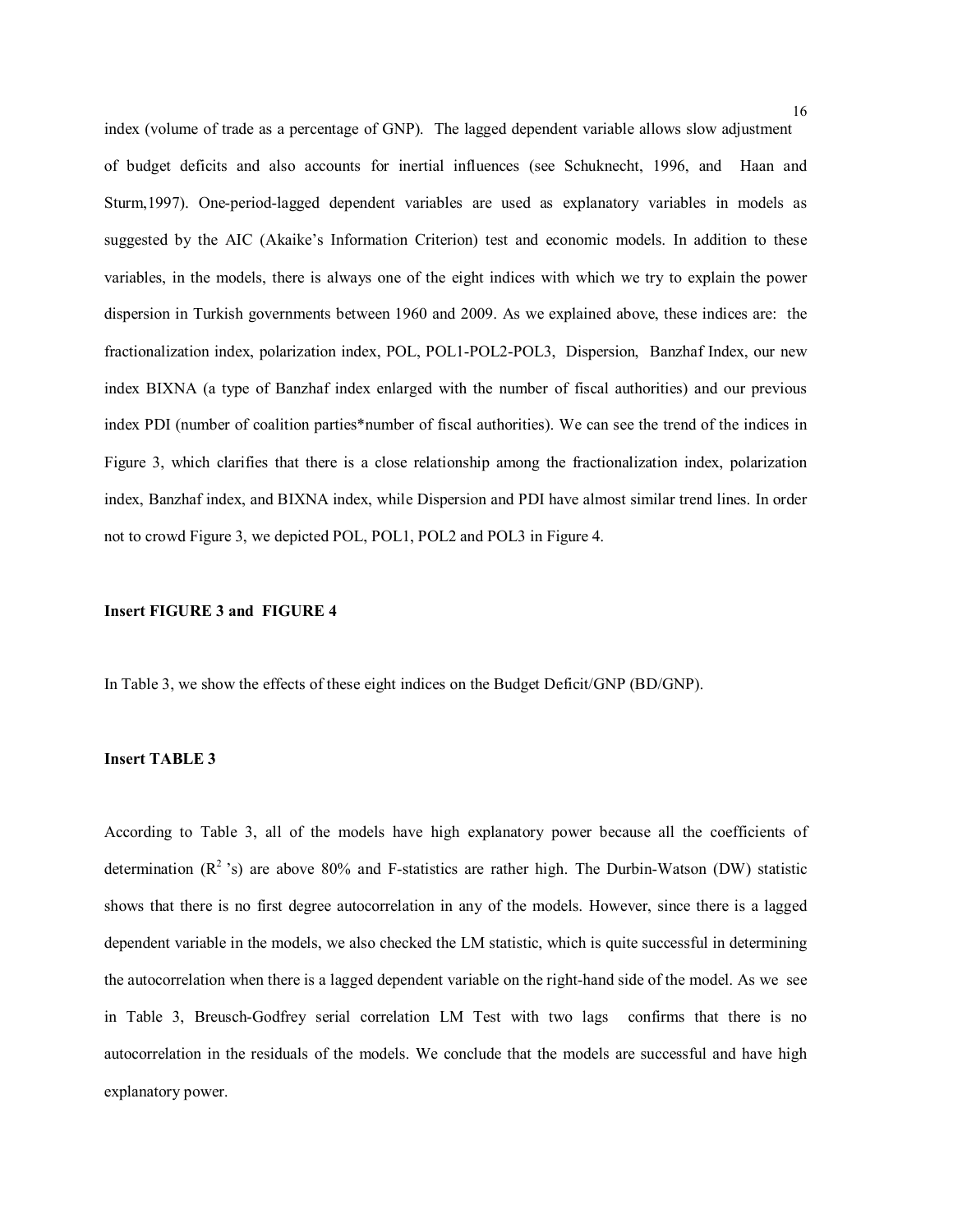In general, the models show that elections and military-backed governments cannot explain the budget deficits significantly, but lagged dependent variable and GDP growth affect the budget deficits statistically significantly and positively. In other words, budget deficits increase as growth rate increases. The ratio of volume of trade to GNP affects budget deficits negatively but its coefficients are significant only in Model 6 and 7. Except the Dispersion Index, POL, POL1 and POL3, all indices explain the budget deficit/GNP ratio statistically significantly. We expect that as fractionalization and polarization of the government increase, the budget deficit also increases. The Banzhaf index and BIXNA explain the budget deficit significantly and positively because as the number of coalition members and fiscal authorities increase, the probability of reaching a consensus in the governments and fiscal authorities decrease; and thus this mechanism increases the prisoner's dilemma cases and hence the deficit. Since PDI is almost the inverse of BIXNA, it affects the budget deficit negatively and significantly, as expected. The index of 'Dispersion' and POL also affect the budget deficits negatively but their coefficients are not statistically significant. Among POL1, POL2 and POL3, only POL2 is statistically significant, and its coefficient is negative, as expected. It means that if the number of the coalition partners is three or more, then the budget performance of the governments decreases significantly.

# **Insert TABLE 4**

In Table 4, we present the regressions of the budget expenditures/GNP ratio on all the same explanatory variables as in Table 3. Since the  $R^2$ 's are 90% or above and F-statistics are rather high, all models have high explanatory power. The Durbin-Watson(DW) statistic shows that there is no first degree autocorrelation in any of the models. However, since there is a lagged dependent variable in the models, we again checked the LM tests for autocorrelation. In Table 4, the Breusch-Godfrey serial correlation LM statistics with two lags show that there is no-autocorrelation in the models except Model (8). For this model we performed the ARCH LM test and found that there is no ARCH problem in the model. Except Model (8), we can conclude that the models in Table 4 are successful and have high explanatory power.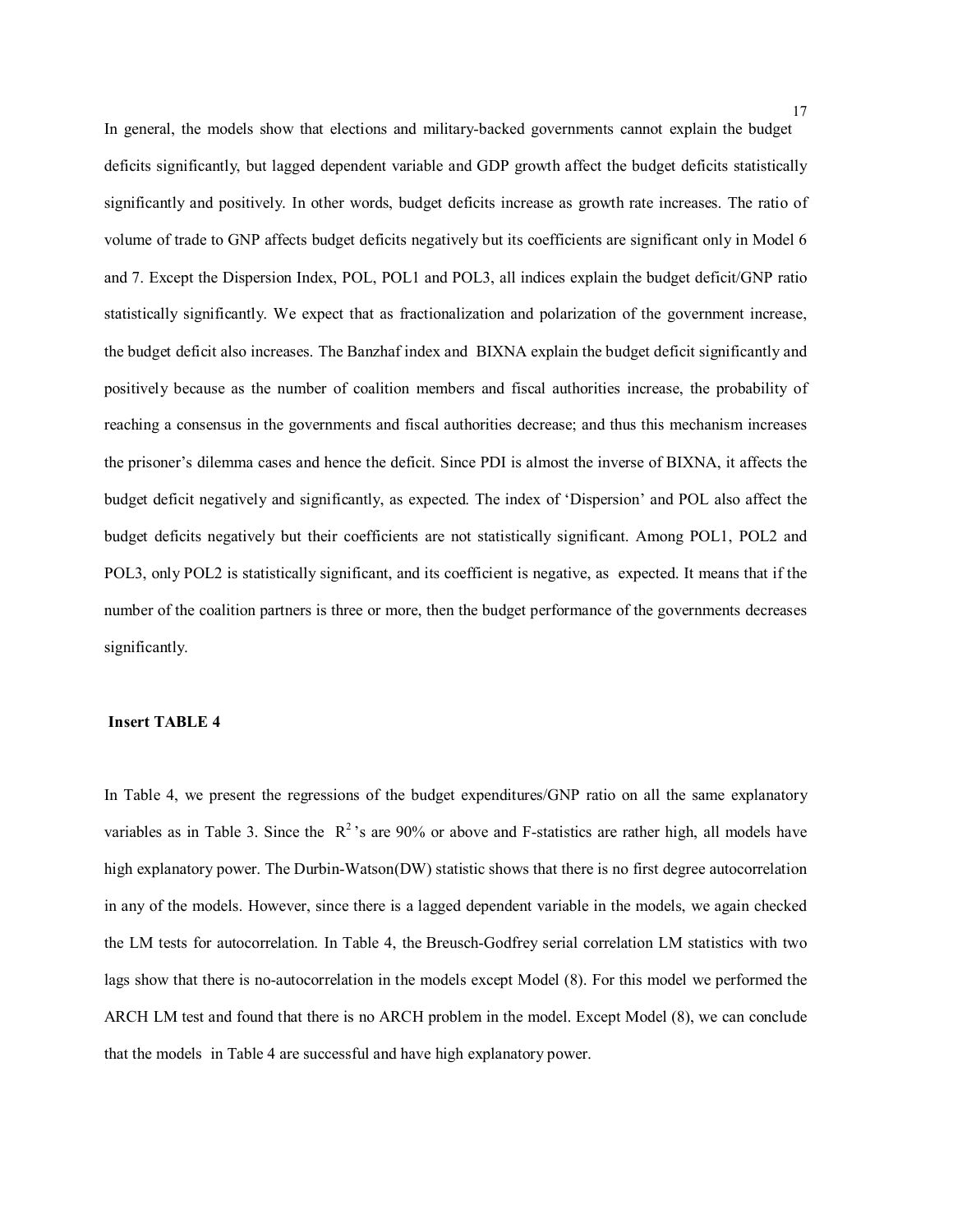As we observe in Table 4, again elections and military-backed governments do not explain budget expenditures significantly. However, in all models the lagged dependent variable, growth rate, inflation and volume of trade-to-GNP ratio explain the budget expenditures statistically significantly. The coefficients of growth rate and inflation are negative and coefficient of volume of trade-to-GNP is positive, as they are projected in the economic theory. For example, since the budget appropriation has a ceiling, sudden increases or decreases in GNP or inflation, by definition, decrease or increase the percentage of budget deficits with respect to GNP.

Except POL1 and POL3, power dispersion indices also show the existence of dispersion in the coalition governments in terms of budget expenditures. Fractionalization and polarization of the government increase the budget expenditures significantly and positively. The Banzhaf index and BIXNA explain the budget expenditures significantly and negatively. For example, as the number of coalition members and fiscal authorities increase, BIXNA and thus the probability of reaching a consensus gets lower, and thus expenditures decrease more slowly. Since 'Dispersion index' and PDI have significantly positive coefficients, we can claim that power dispersion in the government increases the expenditures. POL also affects the budget expenditure positively and significantly. Among POL1, POL2 and POL3, again only POL2 is statistically significant and its coefficient is positive, as expected.

# **Insert TABLE 5**

Table 5 shows the regression results of budget revenues/GNP ratio on all the explanatory variables as in Tables 3 and 4 and one of the power dispersion indices. The  $R^2$ 's and F-statistics show that all models have high explanatory power. The Durbin-Watson (DW) statistic shows that there is no first degree autocorrelation in any of the models. However, since there is a lagged dependent variable in the models, we again checked for this using the LM test for autocorrelation. The LM test statistic confirms that there is noautocorrelation in the models. However, according to the Jarque-Bera test, Model (8) does not have normal distribution of the residuals. Therefore, except Model (8) (PDI), we can conclude that the models in Table 5 are quite successful and have high explanatory power.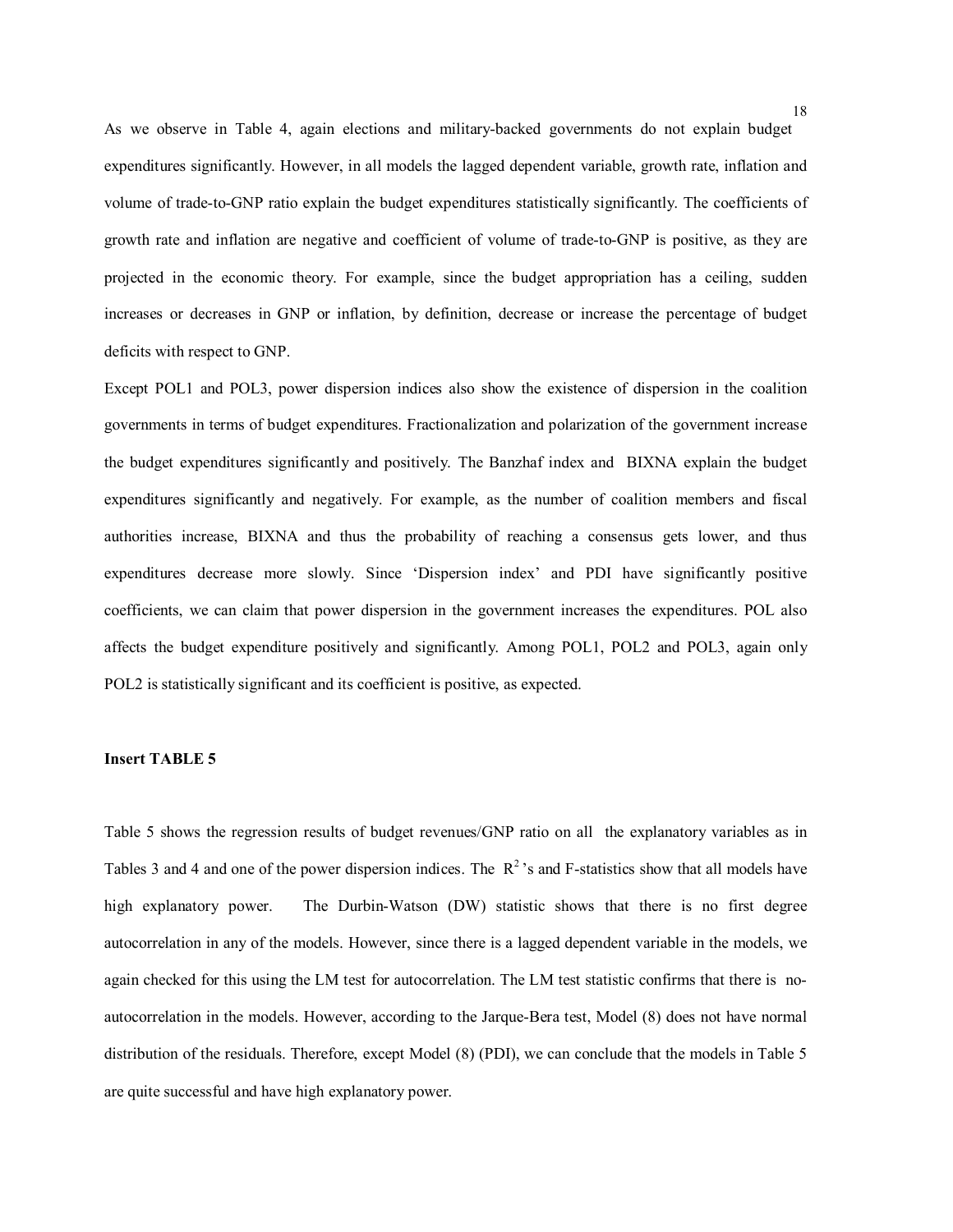The results in Table 5 show that again, elections and military-backed governments do not explain budget revenues significantly. However, almost in all models the lagged dependent variable, growth rate, inflation and volume of trade-to-GNP ratio explain the budget revenues statistically significantly with the expected signs. The coefficients of growth rate and inflation are negative and coefficient of volume of trade-to-GNP is positive, which is suitable to the economic theory. Inflationary processes usually shrink the tax base. On the other hand, if the tax system is based on the expenditures for goods and services rather than on the income especially in recent decades , as is the case in Turkey, budget revenues-to-GNP ratio does not increase as GNP grows. Moreover, since there is usually a lag in the tax collection of the past incomes, the current growth rate might not be able to show positive effects on the revenues. The negative effect of inflation on revenues/GNP shows the existence of Tanzi effect. The openness index (volume of trade-to-GNP ratio) affects the revenues positively and significantly.

Except 'Dispersion', POL, and PDI, neither of the dispersion indices statistically significantly affect the budget revenues. Quite interestingly, the coefficients of 'Dispersion', POL and PDI are positive which means that power dispersion in the government causes revenues to increase. This might be happening for three reasons. First, because of the power dispersion, coalition members cannot put pressure on the others in order to decrease the tax rates or announce tax amnesties, both of which require unanimity in the cabinet. Second, the revenue side of the budget is controlled only by the Ministry of Finance, so there is no other tax authority that might cause power dispersion. Third, since most of the taxes are indirectly collected, the politicians cannot intervene with the budget revenues. For these reasons, fractionalization, polarization, Banzhaf and BIXNA indices are not significant in explaining the budget revenues.

In sum, election dummy is not statistically significant in any of the models. Therefore, the annual data does not show the existence of political business cycles (PBC's) for gross sum of expenditures and revenues in Turkey between 1960-2009. However, PBC's might be detected by shorter frequency of data (i.e. monthly and/or quarterly data) and for subtotals of the budget expenditures such as subsidies and other transfers or non-budgetary funds.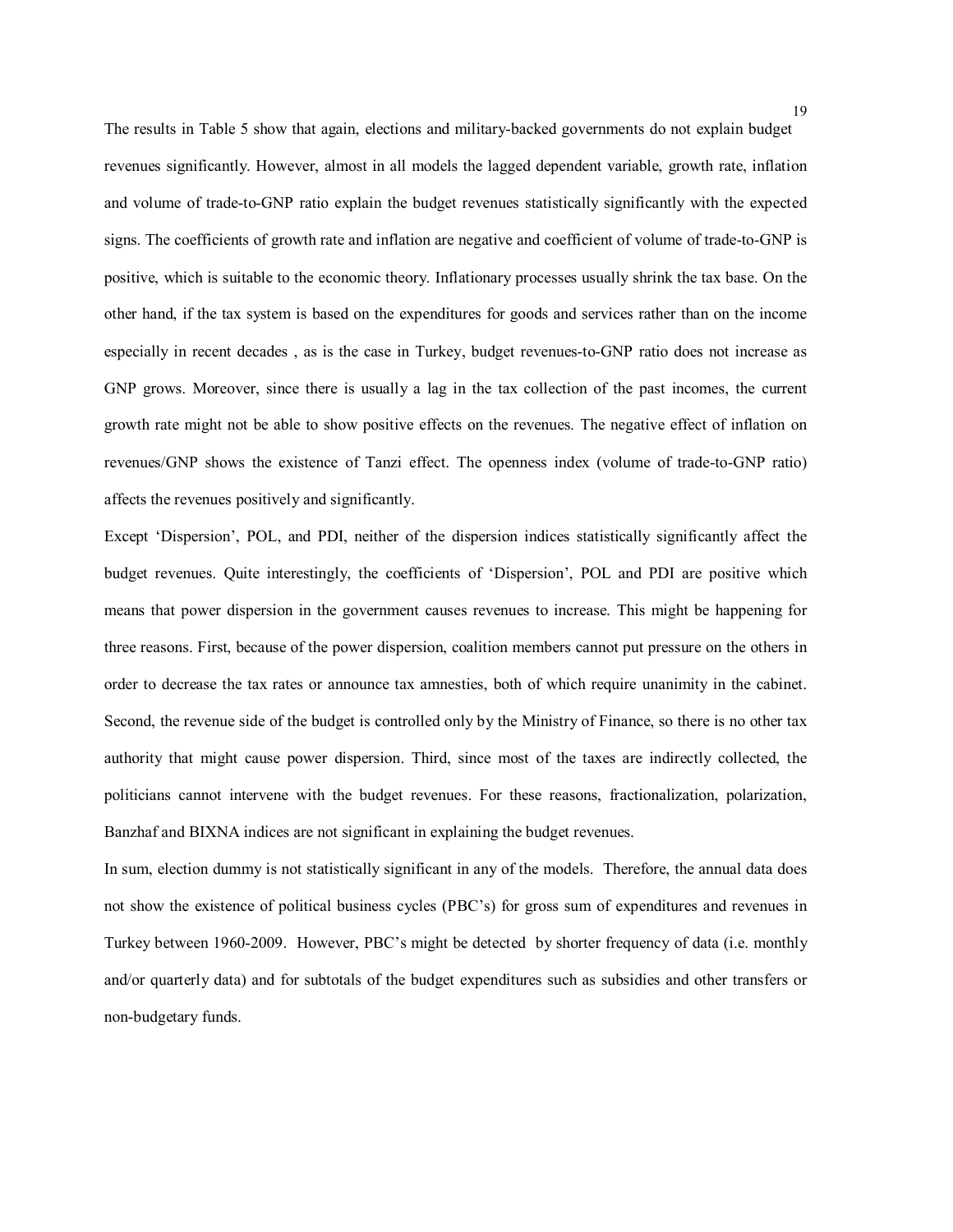# **4. Policy Implications**

This study shows that there is a great deal of power dispersion in the coalition governments in Turkey. Since the data covers quite a long period, almost half a century, it means that fragmented governments and fiscal authorities are the main reasons for low budget performance or at least these two indicators go hand-in-hand. The first important implication of the analysis is that the dispersion of the power might be eliminated by the unification or better synchronization of the MOF and the Treasury. This may also allow the existence of a powerful and single fiscal authority that can resist pressures from political constituencies. This unification is also crucial for the coordination of the fiscal authorities. Moreover, the government should eliminate the asymmetry between the rules of revenue accrual and expenditure accrual in order to increase the strictness in favor of rules rather than discretion. For example, in Turkey, according to the Turkish Constitution, taxes can be imposed only by a new act while most of the transfers (such as duty losses<sup>10</sup> of State Economic Enterprises and all kinds of incentives) can be increased by a cabinet decree or approval of the finance ministry. This fact also allows dispersion of the expenditures to increase.

Turkey's experience might shed light on many developing countries in some respects. First, coalitions and power dispersions in the government are decreasing the fiscal discipline. Second, fragmentation of the fiscal authorities (i.e. administrations) is exacerbating the dispersion problem in the government. Therefore, a strict fiscal coordination should always be a priority for the governments during coalition periods. The first thing that may be recommended for Turkey and other developing countries is to unify all fiscal authorities or provide better coordination of revenues, expenses, cash flow and financial side of a budget. To depict the importance of the subject, we can think of cases in which the MOF tries to increase the tax collection but at the same time the UT tries to sell the state bonds to the same taxpayers. Another example is the case in which the MOF releases a big percentage of appropriation while the UT is unable to provide enough financing resources. Moreover, the MOF cannot know the future burden of the debts and cannot plan a multi-generation model for interest payments and cash flow without the UT. For these reasons, the fragmented fiscal and economic authorities in such developing countries should be unified or at least in the short-run, tied to a single minister or to a secretary. By doing so, cash flow of the budget might be smoothed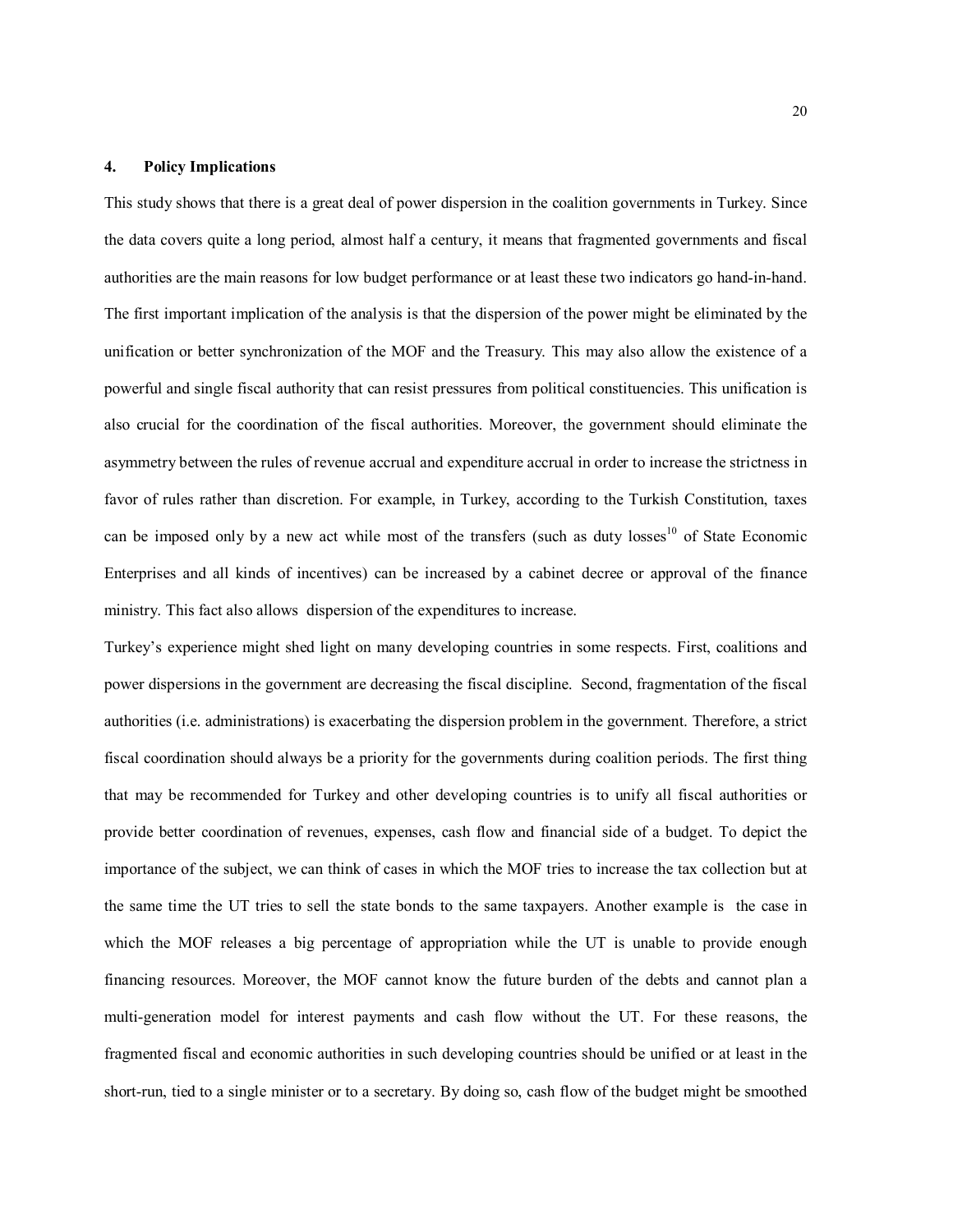and activities of the UT cannot hinder the MOF's activities or vice versa. The other implication for the developing countries is that spending money from the budget should be as difficult as accruing and collecting taxes. Developing countries that are suffering from severe budget deficits should even think about making an act for better coordination of fiscal authorities and transparent and simple rules of spending in order to curb the prisoner's dilemma cases. The concept of fiscal authorities should not only include the MOF and the UT, but also include the pricing policies of state economic enterprises, extra budgetary and social security funds. Thus, the budget should be strict, plain, transparent and accountable to the public and should be prepared in a multi-generation manner. Moreover, the budget expenses should be very much parallel to the seasonality in the revenues in order to smooth the economic activities in the markets also.

From the viewpoint of future research, this study implies that fragmentation in fiscal authorities, which has been overlooked in previous studies, should be dealt with more often. In fact, the behavior of the budget and treasury bureaucrats might be just as important as coalition members, because they know the technical details of the budget better than the politicians. Especially during the short-tenured coalition governments and the transition periods of government changes, the budget expenditures and debts are governed by the bureaucrats. Therefore, the bureaucrats behave like acting finance ministers or secretaries. Moreover, both policy makers and researchers should treat budget expenditures and revenues separately because they have different procedures of accruals. The political business cycles should be analyzed with quarterly data instead of annual data in order to capture the short run effects of the budget. In addition to this, one can compare the projected appropriation and realized appropriation in order to see the effects of PBC's on the budgets, because salaries and the transfer items usually increase and long term investments usually decrease before the elections. Also, in economies whose state economic enterprises are holding a significant portion of the manufacturing or service sector such as in Turkey, the governments can manipulate the prices of the public goods and services according to the PBC's (For example see Özatay(1999)). Therefore, the analysis on these kinds of off-budget political instruments should be made separately.

Another interesting topic for future research is the causality between economic crises and fragmentation in power. Turkish data shows that there is a definite relationship between economic crises and coalition periods because the 1974, 1977-1980, 1994 and 2001 crises in Turkey occurred during the coalition periods.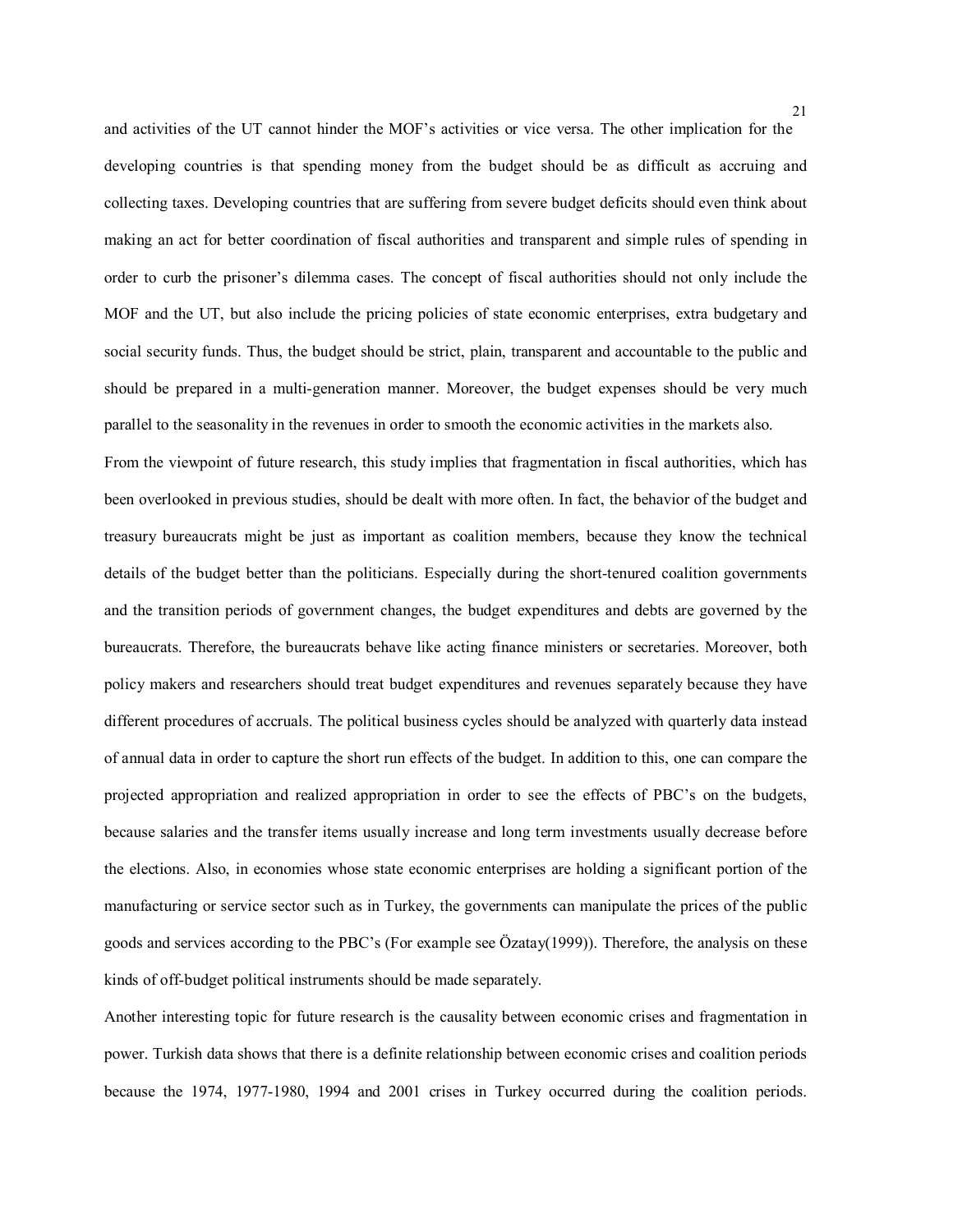Detecting the direction of the causality or simultaneity between the economic crises and the fragmentation in the government will shed light on important points in developing countries that are newly democratized. Lastly, the effects of the privatization incomes of the state should be analyzed very carefully because their effects might be followed as an off-budget item, as in the case of Turkey. In recent decades, since Turkey's privatization incomes reached a considerable amount, the budget deficit might have been affected by the privatization incomes. These are left for future research.

# **5. CONCLUSIONS**

This paper investigates the effect of political and institutional power dispersion such as coalitions, fragmented governments and fiscal authorities on various measures of the state budget-to-GNP ratio in Turkey. Although, this topic is studied extensively in developed countries, it is investigated less often in developing countries. Therefore, the analysis of the experiences of Turkey provides important policy implications for Turkey and other developing countries. The regression analysis for Turkey during the period of 1960-2009 through the Roubini and Sachs model shows that fragmentation in the fiscal authorities, for example, the separate ministry of finance and the treasury exacerbate the negative effects of fragmented (i.e. coalition) governments. Thus a power dispersion index or variable should cover the interaction between the fiscal authorities as well as the coalition parties that are authorized to prepare and implement the budget. Our indices BIXNA and to a certain degree PDI, which are the novelties of this paper, both of which incorporate the interaction between coalition members and the fiscal authorities, have been very successful in explaining the poor budget deficit performances in the models. The analysis indicates that a separate Treasury from the Ministry of Finance under the existence of coalition governments adversely affects the consolidated budget deficits in Turkey. Sound fiscal policies should begin with the unification or better coordination of the Treasury with the Ministry of Finance in order to reduce the negative effects of political power dispersion.

In this article, the existence of political business cycles (PBC's)is also tested. The regression analysis indicates that annual data does not show the existence of PBC's. Future research should address the political

22<br>22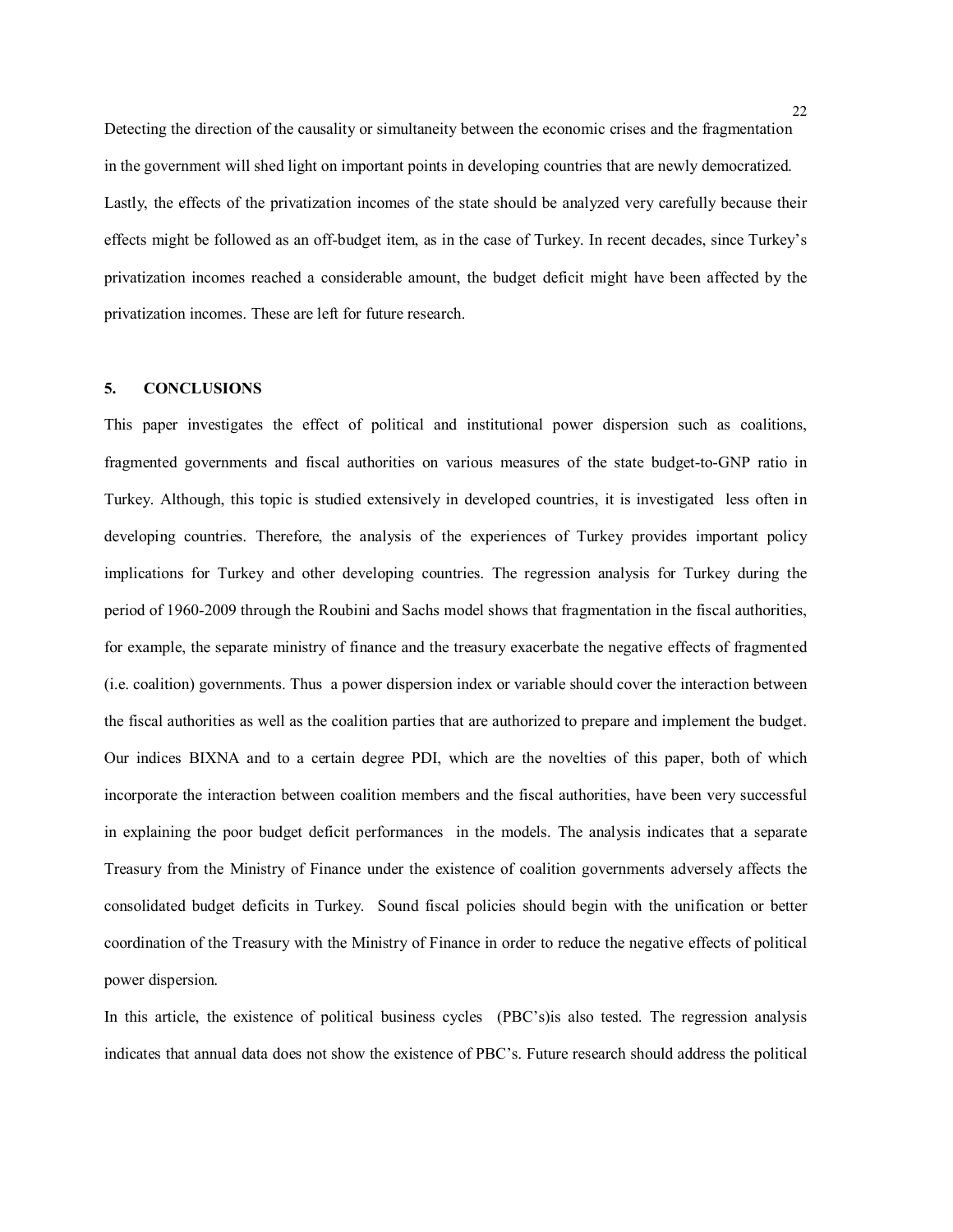business cycles by using quarterly or monthly data and the changes in sub-budget items for election and non-election years.

| Ibrahim Tutar                                   | <b>Aysit Tansel</b>                                  |  |  |
|-------------------------------------------------|------------------------------------------------------|--|--|
| <b>Penetra Consulting</b>                       | Department of Economics, Middle East Technical       |  |  |
| Cumhuriyet Caddesi, No.79-6, Suna Apt, Elmadag, | University, 06531 Ankara, Turkey                     |  |  |
| Sisli 34360 Istanbul                            | and                                                  |  |  |
| Tel: 0090(212)234 7077, Fax: 0090(212)2347076   | Institute for the Study of Labor (IZA) Bonn, Germany |  |  |
| Ibrahim.tutar@penetra.com.tr                    | and                                                  |  |  |
|                                                 | Economic Research Forum (ERF) Cairo, Egypt           |  |  |
|                                                 | Tel: 0090(312) 2102057                               |  |  |
|                                                 | atansel@metu.edu.tr                                  |  |  |

# **NOTES**

1 As Schuknecht (1996, p.158) states, in order to analyze the political business cycles in developing countries, fiscal variables are more appropriate than monetary variables because in these countries the economy is not highly monetized. Since we think that this is also the case in Turkey, we will deal only with fiscal variables.

2 The budget deficits are not the only variables that may be affected by the elections. The number of public sector employees and the prices of goods and services produced by the public sector may also exhibit a pattern concurrent with the elections. The effects of these variables on current budget deficits may not be important in the short run but their long-lasting effects may be serious. These issues are important and should be dealt with separately. These are left for future research.

3 The countercyclical variable in the basic model is expressed as 'the change in the growth rate of GNP'. But some researchers prefer to use only 'the growth rate' of the GNP (for example, see Volverink and Haan, 2000). In this study, we also prefer to use the growth rate.

4 Roubini and Sachs test the proposition that multi-party coalition governments have a bias towards larger

23<br>23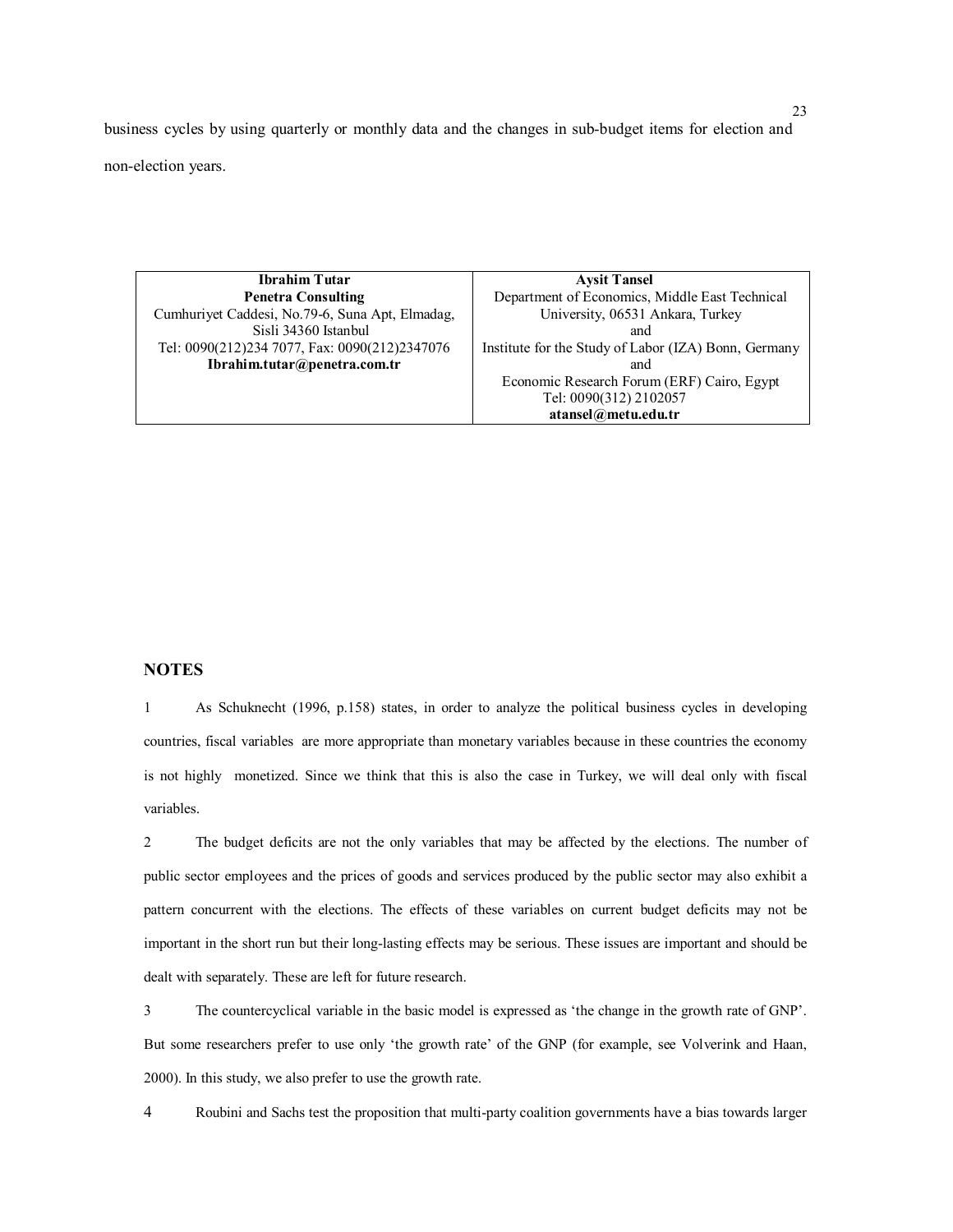budget deficits by creating an index, POL<sub>t</sub>. This index measures political structure (e.g. degree of cohesion) of the national government. POL is defined as follows:

$$
POLt = \begin{cases} 0 & n = 1 \\ 1 & if & n = 2 \\ 2 & n \ge 3 \\ 3 & \text{minority government} \end{cases}
$$

where n is the number of the parties in the government. Roubini and Sachs also use the variable (POL<sub>t</sub> \* D<sub>t</sub>), where  $D_t$  is a dummy variable which is equal to zero for high growth periods and equal to one for adverse economic circumstances. This variable gives more significant results than  $POL<sub>t</sub>$  itself. On the other hand, Roubini (1991) uses frequency of government change- including both regular and irregular changes as a proxy for the degree of political instability. He finds that the greater the frequency of government changes the larger will be the budget deficits. This verifies the proposition of Alesina and Tabellini (1990) who assert that alternative governments after elections strategically influence the choice of their successors. Roubini and Sachs also conclude that military regimes are more successful than democratic ones in stabilization.

5 Gazioglu (1986) found that if the growth rate in Turkey falls, then the size of the sustainable budget deficit is reduced thereby increasing the inflation.

6 Heckelman and Berument(1998) investigated such an issue. By using Hausman procedure with instrumental variable technique, they found some evidence for endogenous elections in Japan but not in England. 7 In order to apply the Hausman-Wu test, Tutar and Tansel have estimated a predicted value of elections with the following equation: Elections = f ( $DeficitGNP_t$ ,  $DeficitGNP_{t-1}$ , real budget expenditures, real supplementary budgets). Then they used the predicted values of 'elections' and its original data series in the following equation: Deficit/GNP= f (wars-terrorism, number of parties \* number of fiscal authorities, elections, predicted elections) and found residual sum of squares  $(RSS<sub>0</sub>)$  and standard error of regression (SER). They also estimated : Deficit/GNP= f (wars-terrorism, number of parties \* number of fiscal authorities, elections) and found RSS<sub>1</sub>. Finally they computed  $X^2(E) = (RSS_0 - RSS_1) / SER$  where critical value of  $X^2(E)$  is approximately  $F(1,37)=4.10$ . If the  $X^2(E)$  is less than F value, then it implies that there is no endogeneity problem and OLS gives consistent estimates. Since they found that  $X^2(E)=0.0035$ , there is no endogeneity problem of elections for the period 1960-1996. See Stewart (1991, p.144-145) and Heckelman and Berument(1998) for more details of the Hausman-Wu test in this context.

8 The Treasury was a general directorate in the Ministry of Finance until December 31, 1983.

 $\frac{24}{24}$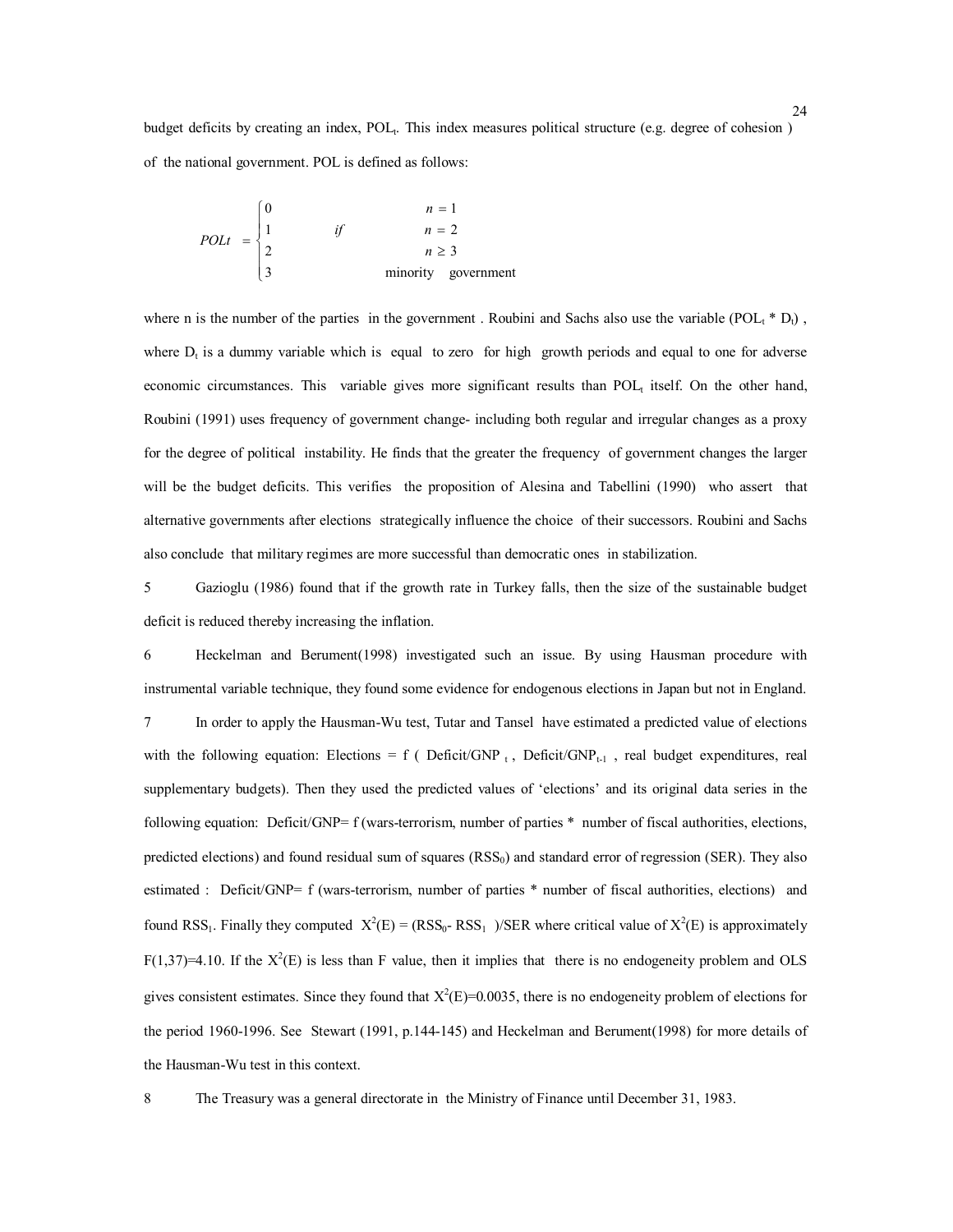9 Spending items such as transfers to the State Economic Enterprises, incentives from non-budgetary funds to the agricultural sectors or big infra-structure projects, etc., increase in salaries are good examples for the prisoner's dilemma cases that are subject to the games among coalition partners.

10 If a government assigns a duty to any State Economic Enterprises (SEEs) such as government banks, to intervene with goods and credit markets in order to favor a sector, then losses accrued from this duty is called duty loss.

#### **REFERENCES**

Alesina, Alberto and Roberto Perotti (1995) ''The Political Economy of Budget Deficits,'' IMF Staff Papers, Vol.42, No.1, March, 1-31.

Alesina, Alberto and Roberto Perotti (1996), "Fiscal Discipline and the Budget Process," AEA Papers and Proceedings, Vol.86, No.2, May, 401-407.

Alesina, Alberto and Guido Tabellini (1990) "A Positive Theory of Fiscal Deficits and Government Debt," Review of Economic Studies, Vol.57, 403-414.

Alesina, Alberto, Arnaud Devleeschauwer, William Easterly, Sergio Kurlat, and Romain Wacziarg (2002), ''Fractionalization'', National Bureau of Economic Research, Working Paper 9411.

Annett, Anthony (2000), ''Social Fractionalization, Political Instability, and the Size of Governments,'' IMF Working Paper WP/00/82, April.

Araar, Abdelkrim (2008), ''On the Decomposition of Polarization Indices: Illustrations with Chinese and Nigerian Household Surveys," Centre Interuniversitaire sur le Risque, les Politiques et l'Emploi (CIRPEE), Working Paper 08-06, May.

Atiyas, Izak (1996) "Uneven Governance and Fiscal Failure: The Adjustment Experience In Turkey,''Pp.285-317, In Governance, Leadership, and Communication ; Building Constituencies for Economic Reforms, (Eds. Leila Frischtak and Izak Atiyas)*,* The World Bank, 1996.

Atiyas, Izak, and Serif Sayin (1997) Political Responsibility, Administrative Responsibility, and Budget System: Towards to Proposition of Restructuring(In Turkish), TESEV Foundation Working Paper (Turkish Foundation of Economic and Social Studies).

Banzhaf, John F. (1965), "Weighted Voting Doesn't Work: A mathematical Analysis", Rutgers Law Review, Vol. 19 No.2, 317–343.

Chakravarty, Satya R., Amita Majumder and Sonali Roy (2007), ''A Treatment of Absolute Indices of Polarization,''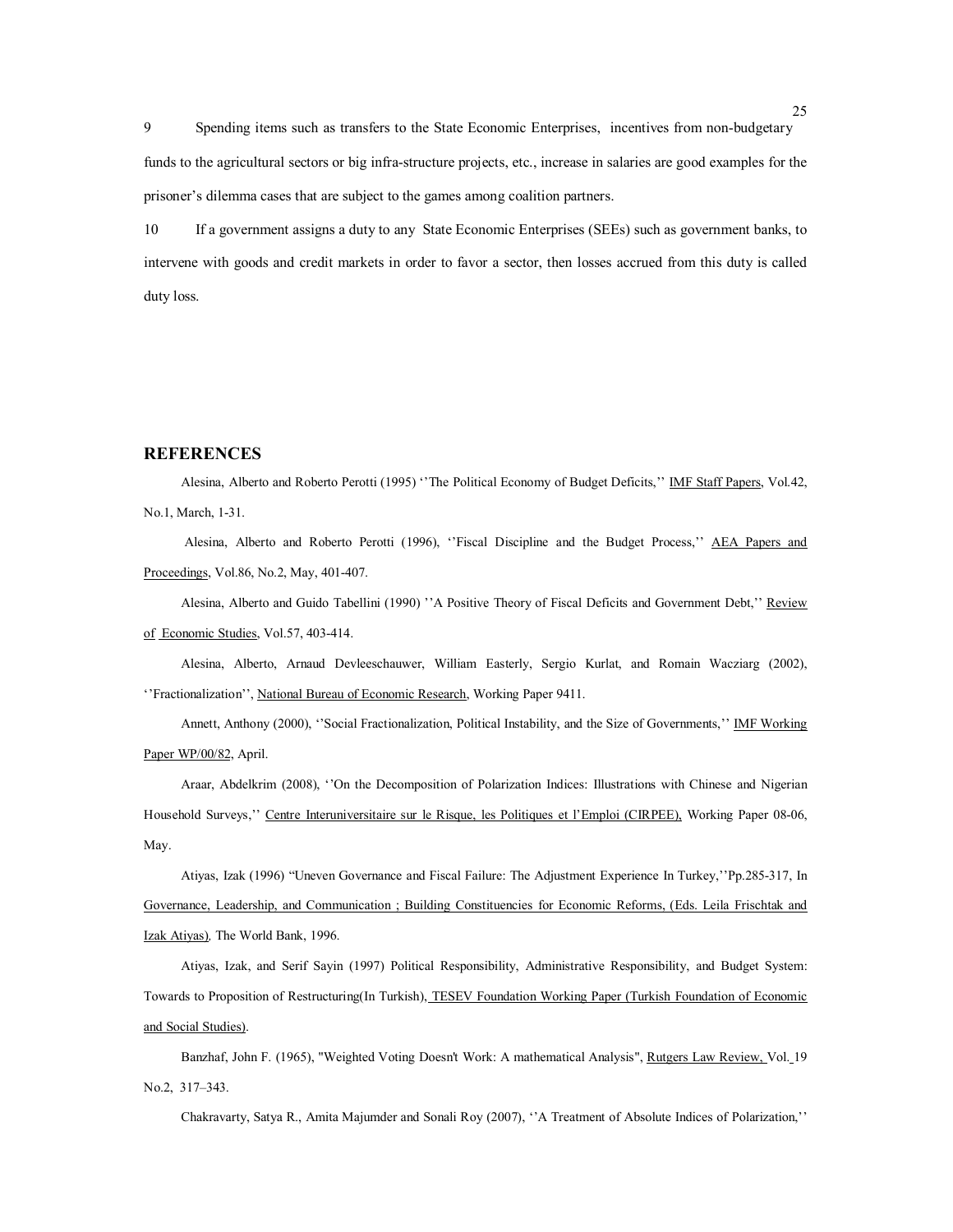The Japanese Economic Review, Vol.58, No.2. June, pp. 273-293.

Edin, P., and Ohlsson, H. (1991) ''Political Determinants of Budget Deficits: Coalition Effects of Versus Minority Effects,'' European Economic Review, Vol.35, 1597-1603.

Engle, R. F. (1982) ''Autoregressive Conditional Heteroscedasticity with Estimates of the Variance of U.K. Inflation,'' Econometrica, Vol.50, 987-1007.

Ergun, Mine (November-December 2000) ''Electoral Political-Business Cycles in Emerging Markets, Evidence from Turkey,'' Russian and Eastern European Finance and Trade, Vol.36. No.6, 6-32.

Franzese, Robert J. Jr. (2002) ''Electoral and Partisan Cycles in Economic Policies and Outcomes,'' Annual Review of Political Science, 5.

Gazioglu, Şaziye (1986) '' Government Deficits, Consumption and Inflation in Turkey,'' METU Studies in Development, Vol. 13, No.1-2, 117-134.

Haan, Jakob De And Jan-Egbert Sturm (1994), ''Political and Institutional Determinants of Fiscal Policy in the European Community,'' Public Choice, Vol.80, 157-172.

Haan, Jakob De And Jan-Egbert Sturm (1997) ''Political and Economic Determinants of OECD Budget Deficits and Government Expenditures: A Reinvestigation," European Journal Of Political Economy, Vol.13, 739-750.

Haan, Jakob De, Jan-Egbert Sturm And Geert Beekhuis (1999) ''The Weak Government Thesis: Some New Evidence,'' Public Choice, Vol.101, 163-176.

Haan, Jakob De, Jan-Egbert Sturm And Bernd Jan Sikken (1996) ''Government Capital Formation: Explaining the Decline,'' Weltwirtschafliches Archiv, Vol. 132, No.1, 55-74

Heckelman, Jac C. and Hakan Berument (1998) "Political Business Cycles and Endogenous Elections," Southern Economic Journal, 64(4), 987-1000.

Hibbs, Douglas A. Jr (1977) "Political Parties and Macroeconomic Policy" The American Political Science Review, Vol.71, 1467-1487.

Huber, Gerald, Martin Kocher and Matthias Sutter (2003), "Government Strength, Power Dispersion in Governments and Budget Deficits in OECD-Countries: A Voting Power Approach,'' Public Choice, Vol.116, pp.333-350.

Kontopoulos, Y. and R. Perotti (1999) '' Government Fragmentation and Fiscal Policy Outcomes: Evidence from OECD Countries,'' In Poterba, J., And J. Von Hagen (Eds.): Fiscal Institutions And Fiscal Performance. Chicago IL. University Of Chicago Press, 81-102.

Kuştepeli, Yeşim and Gülcan Önel (2005), ''The Effects of Political Fragmentation on Fiscal Deficits in Turkey.''

Dokuz Eylül University, Faculty of Business, Department of Economics, The Discussion Paper Series, No. 05/2.

Milessi-Ferretti Gian Maria and Enrico Spolaore (1994) ''How Cynical Can an Incumbent Be? Strategic Policy in a Model of Government Spending,'' Journal Of Public Economics, Vol.55, 121-140.

Nordhaus, William D. (1975) ''The Political Business Cycle," Review of Economic Studies, Vol.42, 169-190.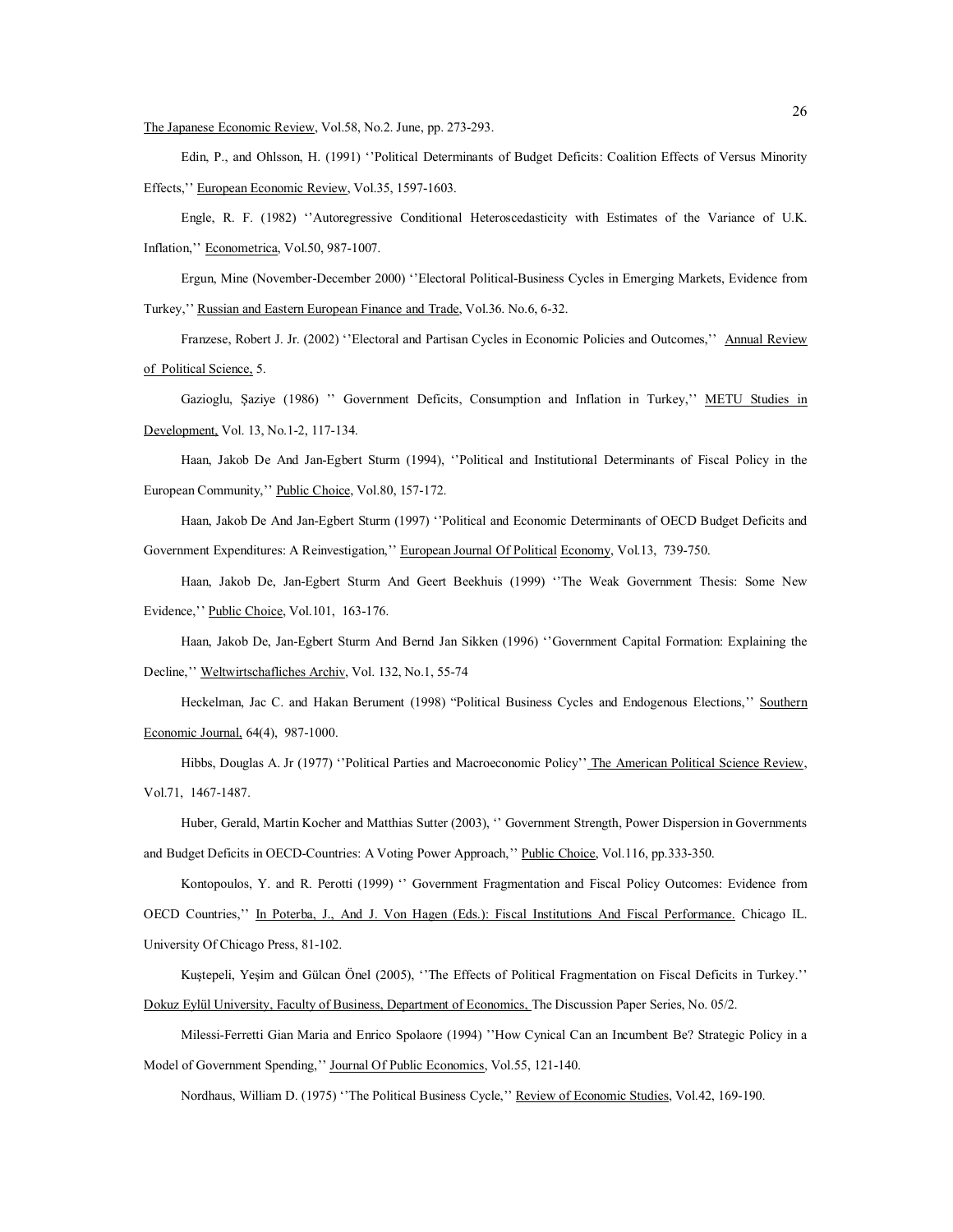Nordhaus, William D. (1989) "Alternative Models to Political Business Cycles," Brookings Papers on Economic Activity, Vol.2, 1-50.

Önis, Ziya and James Riedel (1993) The Economic Crisis and Long-Term Growth in Turkey, The World Bank Comparative Macroeconomic Studies.

Özatay, Fatih (1999) "Populist Policies and the Role of Economic Institutions in the Performance of the Turkish Economy,'' Yapi Kredi Economic Review, Vol.10, No.1, 13-26.

Perotti, Roberto and Yianos Kontopoulos (1998) "Fragmented Fiscal Policy," Manuscript, Columbia University.

Phlips, Louis (1988) The Economics of Imperfect Information, Cambridge University Press.

Ricciuti, Roberto (2002) ''Political Fragmentation and Fiscal Outcomes,'' Manuscript Presented At 2002 Public Choice Meeting At North Carolina State University.

Roubini, Nouriel (1991) ''Economic and Political Determinants of Budget Deficits in Developing Countries,'' Journal of International Money and Finance, Vol.10, 49-72.

Roubini, Nouriel and Jeffrey D.Sachs (1989a) ''Political and Economic Determinants of Budget Deficits in the Industrial Democracies,'' European Economic Review, Vol.33, 903-938.

Roubini, Nouriel and Jeffrey D.Sachs (1989b) ''Government Spending and Budget Deficits in the Industrial Countries,'' Economic Policy, Vol.8, 99-132.

Sayari, Sabri (1996/97), ''Political Parties, Party Systems, and Economic Reforms: The Turkish Case,'' Studies in Comparative International Development, Winter, Vol. 31, No.4, 29-45.

Schuknecht, Ludger (1996) "Political Business Cycles and Fiscal Policies in Developing Countries," KYKLOS, Vol.49, No.2, 155-170.

Stewart, Jon (1991) Econometrics, Phillip Allan Publishing Company.

Straffin, Philip D. (2002), Game Theory and Strategy, The Mathematical Association of America, No.36, 4<sup>th</sup> Printing.

Tutar, Ibrahim and Aysıt Tansel (2000) Political Business Cycles, Institutional Structure and Budget Deficits in

Turkey, METU, ERC Working Paper, No.00/16.

Varian, Hal R. (1992) Microeconomic Analysis, 3<sup>rd</sup> Ed., W.W. Norton And Company.

Volkerink, Bjorn And Jakob De Haan (2000) ''Fragmented Government Effects on Fiscal Policy: New Evidence,'' Unpublished Manuscript, University of Groningen.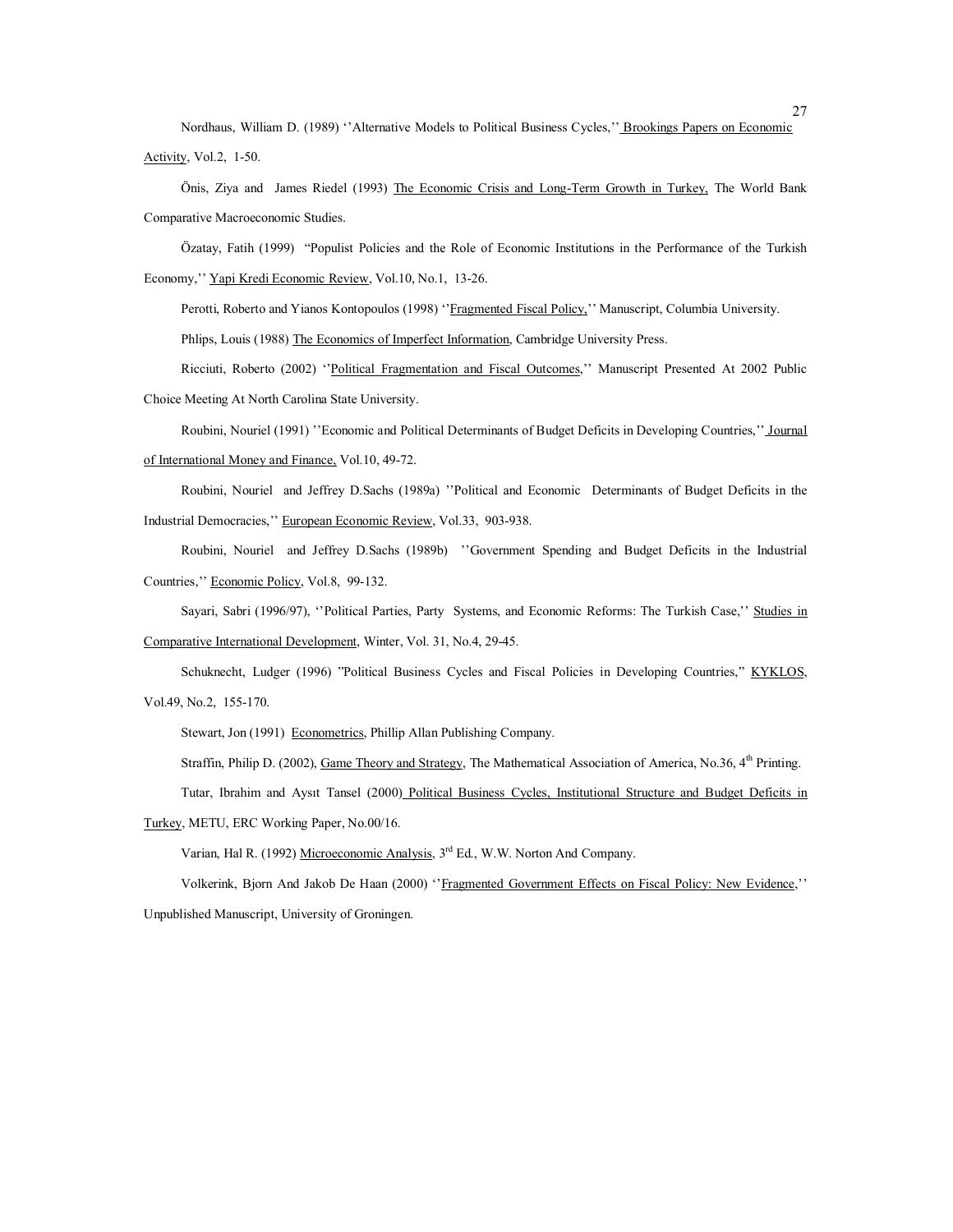| Date of the Elections                   | <b>Duration of the Government</b> | <b>Parties in The Government</b> |
|-----------------------------------------|-----------------------------------|----------------------------------|
|                                         | 25.11.1957-27.5.1960              | <b>DP</b>                        |
| 15.10.1961(CE)                          | 30.5.1960-28.10.1961              | Extraordinary                    |
|                                         | 20.11.1961-1.6.1962               | $CHP+AP$                         |
| 17.11.1963(LO)                          | 25.6.1962-2.12.1963               | CHP+YTP+CKMP+BG                  |
|                                         | 25.12.1963-13.2.1965              | CHP+BG                           |
| 10.10.1965(CE)                          | 20.2.1965-22.10.1965              | AP+CKMP+MP+YTP                   |
| (2.6.1968(LO))                          | 27.10.1965-27.10.1969             | AP+CKMP+MP+YTP                   |
| 12.10.1969(CE)                          | 3.11.1969-14.2.1970               | AP                               |
| $\cdots$                                | 6.3.1970-12.3.1971                | AP                               |
| $\cdots$                                | 26.3.1971-3.12.1971               | Extraordinary                    |
| $\cdots$                                | 11.12.1971-17.4.1972              | Extraordinary                    |
| $\cdots$                                | 22.5.1972-10.4.1973               | Extraordinary                    |
| 14.10.1973<br>$(CE)$ ;<br>9.12.1973(LO) | 15.4.1973-16.12.1973              | AP+CGP                           |
| $\cdots$                                | 26.1.1974-16.9.1974               | CHP+MSP                          |
| $\cdots$                                | 16.11.1974-31.3.1975              | Temporary (N)                    |
| 5.6.1977(CE)                            | 31.3.1975-21.6.1977               | AP+MSP+MHP+CGP                   |
|                                         | 21.6.1977-3.7.1977                | CHP(N)                           |
| 11.12.1977(LO)                          | 21.7.1977-31.12.1977              | AP+MSP+MHP                       |
|                                         | 5.1.1978-17.10.1979               | CHP+BG+CGP+DP                    |
|                                         | 12.11.1979-12.9.1980              | AP(minority)                     |
|                                         | 22.9.1980-24.11.1983              | Extraordinary                    |
| $6.11.1983$ (CE);<br>25.3.1984<br>(LO)  | 1.3.1983-21.12.1987               | <b>ANAP</b>                      |
| 29.11.1987 (CE)                         | 21.12.1987-09.11.1989             | <b>ANAP</b>                      |
| 26.03.1989 (LO)                         | 09.11.1989-23.06.1991             | ANAP                             |
| 20.10.1991(CE)                          | 23.06.1991-20.11.1991             | <b>ANAP</b>                      |
| $\cdots$                                | 21.11.1991-25.06.1993             | DYP+SHP                          |
| $27.03.\overline{1994(LO)}$             | 25.06.1993-05.10.1995             | DYP+SHP/CHP                      |
| 24.12.1995(CE)                          | 05.10.1995-30.10.1995             | DYP+SHP/CHP                      |
| $\cdots$                                | 30.10.1995-06.03.1996             | DYP+SHP/CHP                      |
| $\cdots$                                | 06.03.1996-28.06.1996             | ANAP+DYP                         |
|                                         | 28.06.1996-30.06.1997             | $RP+DYP$                         |
|                                         | 30.06.1997-11.01.1999             | DSP+ANAP+DTP                     |
| 18.04.1999(CE and LO)                   | 11.01.1999-28.05.1999             | DSP(Minority)                    |

| <b>TABLES</b>                                            |  |
|----------------------------------------------------------|--|
| TABLE-1: Elections and Governments in 1960-2009, Turkey. |  |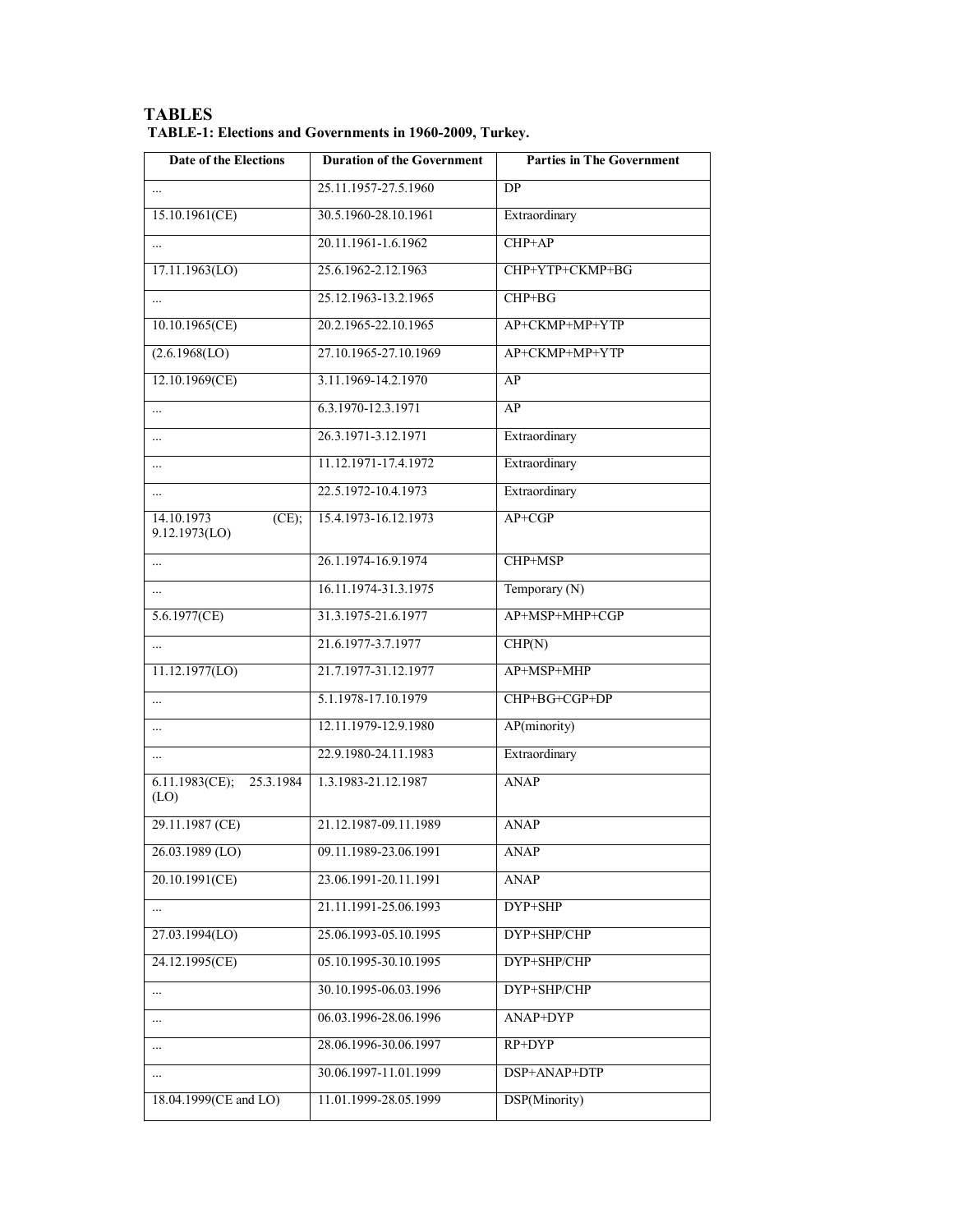|                                                          | 28.05.1999-18.11.2002       | $DSP+MHP+ANAP$                                                                                                                                                                                                                                                                                                                                                                                            |  |
|----------------------------------------------------------|-----------------------------|-----------------------------------------------------------------------------------------------------------------------------------------------------------------------------------------------------------------------------------------------------------------------------------------------------------------------------------------------------------------------------------------------------------|--|
| 3.11.2002(CE)                                            | $(18.11.2002 - 14.03.2003)$ | AKP                                                                                                                                                                                                                                                                                                                                                                                                       |  |
| 28.3.2004(LO);<br>$22.7.2007$ (CE);<br>$29.3.2009(LO)$ . | $(14.3.2003-PRESENT)$       | <b>AKP</b>                                                                                                                                                                                                                                                                                                                                                                                                |  |
|                                                          |                             | Notes: 1)CE shows the central elections; LO, the local ones. 2) Extraordinary governments show the                                                                                                                                                                                                                                                                                                        |  |
| Security Party; AKP: Justice and Development Party       |                             | governments that came to the office after a military intervention. 3) N shows the non-qualified<br>governments.4) CHP:Republican People's Party, DSP: Democratic Leftist Party; DYP: True Path Party;<br>RP: Wealth Party; SHP: Social Populist Party; ANAP: Mortherland Party; AP: Justice Party; MHP:<br>Nationalist Movement Party; MSP: National Salvation Party; DP: Democrat Party; CGP: Republican |  |
| $(www.tbmm.gov.tr)$ .                                    |                             | Source: Sanal, Turker (1995), Turkiye Cumhuriyeti ve 50 Hukumeti (Turkish Republic and its 50<br>Governments), Sim Matbacılık, 390 p. and The Website of the Turkish Grand Assembly                                                                                                                                                                                                                       |  |

|  |  |  | TABLE-2: The Growth, Inflation and Deficit during the period 1960-2009, Turkey |
|--|--|--|--------------------------------------------------------------------------------|
|  |  |  |                                                                                |

|                                                  | Growth | Inflation | Deficit/GNP |
|--------------------------------------------------|--------|-----------|-------------|
| Extraordinary Gov. (1960-61;<br>1971-73;1981-83) | 0.051  | 18%       | $-0.010$    |
| Elect Government(1962-1970)                      | 0.072  | $5\%$     | $-0.009$    |
| Elect Government(1974-1980)                      | 0.028  | 43%       | $-0.016$    |
| Elect Government(1984-2009)                      | 0.041  | 48%       | $-0.058$    |
| Elect Government(1960-2009)                      | 0.045  | 39%       | $-0.038$    |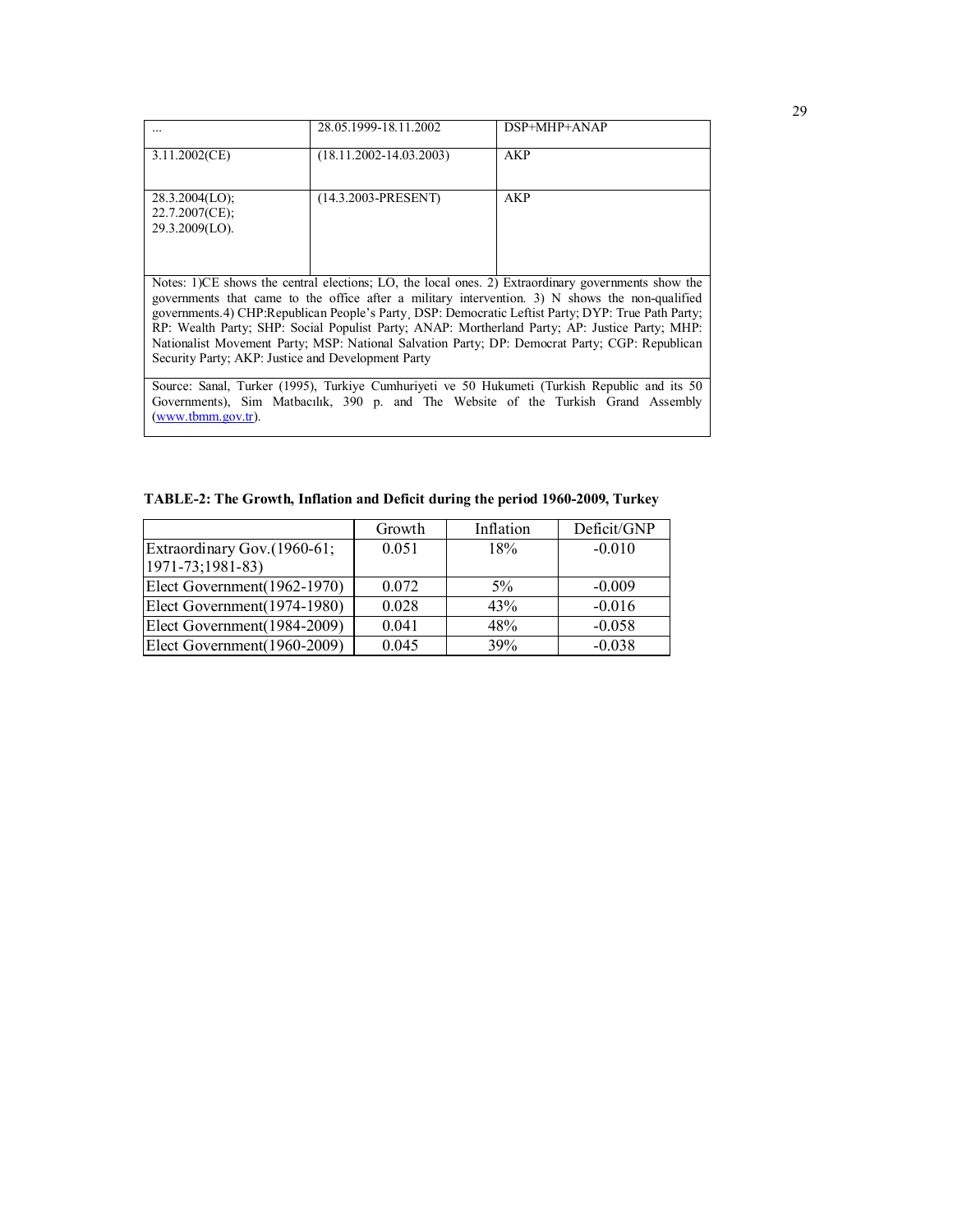| No. of the Model                                                          | <b>MODEL 1</b>           | <b>MODEL 2</b>           | <b>MODEL 3</b>           | <b>MODEL 4</b>           | <b>MODEL 5</b>           | <b>MODEL 6</b>           | <b>MODEL 7</b>           | <b>MODEL 8</b>           |
|---------------------------------------------------------------------------|--------------------------|--------------------------|--------------------------|--------------------------|--------------------------|--------------------------|--------------------------|--------------------------|
| Dependent                                                                 | <b>BD/GNP</b>            | <b>BD/GNP</b>            | <b>BD/GNP</b>            | <b>BD/GNP</b>            | <b>BD/GNP</b>            | <b>BD/GNP</b>            | <b>BD/GNP</b>            | <b>BD/GNP</b>            |
| Variable                                                                  |                          |                          |                          |                          |                          |                          |                          |                          |
| Constant                                                                  | $-0.004(0.54)$           | $-0.006(0.70)$           | $-0.020(1.96)$ **        | $-0.021(2.14)$ *         | $-0.008(0.97)$           | $-0.001(0.12)$           | $-0.005(0.53)$           | 0.004(0.39)              |
| DEPVAR(-1)                                                                | $0.646(6.02)*$           | $0.653(6.16)*$           | $0.660(6.09)*$           | $0.651(6.07)^*$          | $0.702(6.49)*$           | $0.646(5.64)^*$          | $0.494(4.11)*$           | $0.596(5.29)$ *          |
| Growth                                                                    | $0.179(2.87)^*$          | $0.184(2.95)^*$          | $0.180(2.83)*$           | $0.183(2.92)^*$          | $0.189(2.87)^*$          | $0.141(2.05)^*$          | 0.101(1,53)              | $0.148(2.34)^*$          |
| <b>Election</b>                                                           | $-0.001(0.34)$           | $-0.002(0.48)$           | $-0.001(0.30)$           | $-0.001(0.34)$           | $-0.001(0.34)$           | $-0.002(0.48)$           | $-0.003(0.75)$           | $-0.002(0.58)$           |
| Inflation                                                                 | $-0.003(0.28)$           | $-0.000(0.02)$           | $-0.003(0.32)$           | $-0.001(0.11)$           | $-0.002(0.15)$           | $-0.006(0.60)$           | $-0.012(1,13)$           | $-0.001(0.15)$           |
| Military Backed<br>Government                                             | $-0.001(0.09)$           | $-0.001(0.09)$           | $-0.000(0.00)$           | $-0.000(0.05)$           | 0.002(0.23)              | 0.003(0.33)              | 0.008(0.85)              | $-0.003(0.32)$           |
| Volume<br>of<br>Trade/GNP                                                 | $-0.036(1.62)$           | $-0.034(1.54)$           | $-0.035(1.56)$           | $-0.034(1.56)$           | $-0.030(1.32)$           | $-0.041(1.71)$ **        | $-0.03(1.74)$ **         | $-0.030(1,41)$           |
| Fractionalization<br><b>Index</b>                                         | $-0.023(2.24)$ *         | ä,                       | ä,                       | $\overline{\phantom{a}}$ | ÷.                       | $\overline{\phantom{a}}$ | ÷,                       | $\sim$                   |
| Polarization<br>Index                                                     | $\sim$                   | $-0.016(2.30)^*$         | $\overline{\phantom{a}}$ | ÷,                       | ×.                       | $\sim$                   | ä,                       | $\overline{\phantom{a}}$ |
| <b>Banzhaf Index</b>                                                      | $\overline{\phantom{a}}$ | ä,                       | $0.015(1.85)$ **         |                          | $\overline{\phantom{a}}$ | $\overline{\phantom{a}}$ | $\overline{\phantom{a}}$ | $\sim$                   |
| <b>BIXNA</b>                                                              |                          | ÷,                       |                          | $0.016(2.14)^*$          | ÷,                       | ÷,                       | L.                       | ÷,                       |
| <b>DISPERSION</b>                                                         | $\sim$                   | ä,                       | ä,                       | ÷.                       | $-0.001(1.13)$           | $\overline{\phantom{a}}$ | $\mathcal{L}$            | $\overline{\phantom{a}}$ |
| <b>POL</b>                                                                | ÷.                       | ä,                       | ×.                       | ×.                       |                          | $-0.005(1.53)$           | ÷.                       | $\sim$                   |
| POL1                                                                      | ÷.                       | ÷.                       | ÷.                       | ÷.                       | ×.                       |                          | 0.001(0.19)              | ÷.                       |
| POL <sub>2</sub>                                                          | ä,                       | $\bar{\phantom{a}}$      | L.                       | ÷,                       | ÷,                       | ÷,                       | $-0.044(3.06)$ *         | $\Box$                   |
| POL3                                                                      | ÷,                       | ÷,                       | ÷,                       | ÷,                       | ÷,                       | ÷,                       | 0.020(1.08)              | ä,                       |
| PDI                                                                       |                          | $\overline{\phantom{a}}$ | $\overline{\phantom{a}}$ | $\sim$                   | $\sim$                   | $\overline{\phantom{a}}$ |                          | $-0.006(2.44)$ *         |
| $R^2$                                                                     | 0.82                     | 0.82                     | 0.82                     | 0.82                     | 0.81                     | 0.81                     | 0.84                     | 0.83                     |
| Adjusted $R^2$                                                            | 0.79                     | 0.79                     | 0.78                     | 0.79                     | 0.77                     | 0.78                     | 0.81                     | 0.80                     |
| <b>Durbin Watson</b>                                                      | 2.04                     | 2.01                     | 2.01                     | 2.03                     | 1.96                     | 1.95                     | 2.09                     | 2.10                     |
| <b>F-Statistics</b>                                                       | 27.04                    | 27.22                    | 25.90                    | 26.73                    | 24.35                    | 25.11                    | 23.39                    | 27.70                    |
| <b>Breusch-Godfrey</b><br>Serial<br><b>Correlation LM</b><br>Test(F-Stat) | 0.41(0.66)               | 0.24(0.79)               | 0.42(0.66)               | 0.89(0.42)               | 0.10(0.90)               | 0.12(0.89)               | 0.41(0.66)               | 1.05(0.36)               |
| <b>Normality</b><br>(Jarque-Bera)                                         | 1.85(0.40)               | 2.76(0.25)               | 2.54(0.22)               | 3.39(0.18)               | 4.25(0.12)               | 1.09(0.58)               | 0.66(0.72)               | 0.70(0.71)               |

**TABLE-3: OLS ESTIMATION: The Effects of Various Political Factors on Budget Deficit-to-GNP Ratio (BD/GNP), 1960-2009, Turkey** 

Notes: 1)The numbers in parentheses are absolute value of t statistics. \* and \*\* show the significant coefficients at 5% and 10% significance level, respectively. The number in parentheses nearby the tests show the probability of not rejecting the null hypotheses of the corresponding tests. 2) Breusch-Godfrey Serial Correlation LM Test(F-Stat) is conducted with two lags. The figures in parenthesis show the probability values. The zero probability value strongly indicates the presence of serial correlation. 3)Under the null hypothesis of a normal distribution, the Jarque-Bera statistic is distributed as  $X^2$ with 2 degrees of freedom. The numbers in parenthesis show the probability values. A small probability value leads to the rejection of the null hypothesis of normal distribution.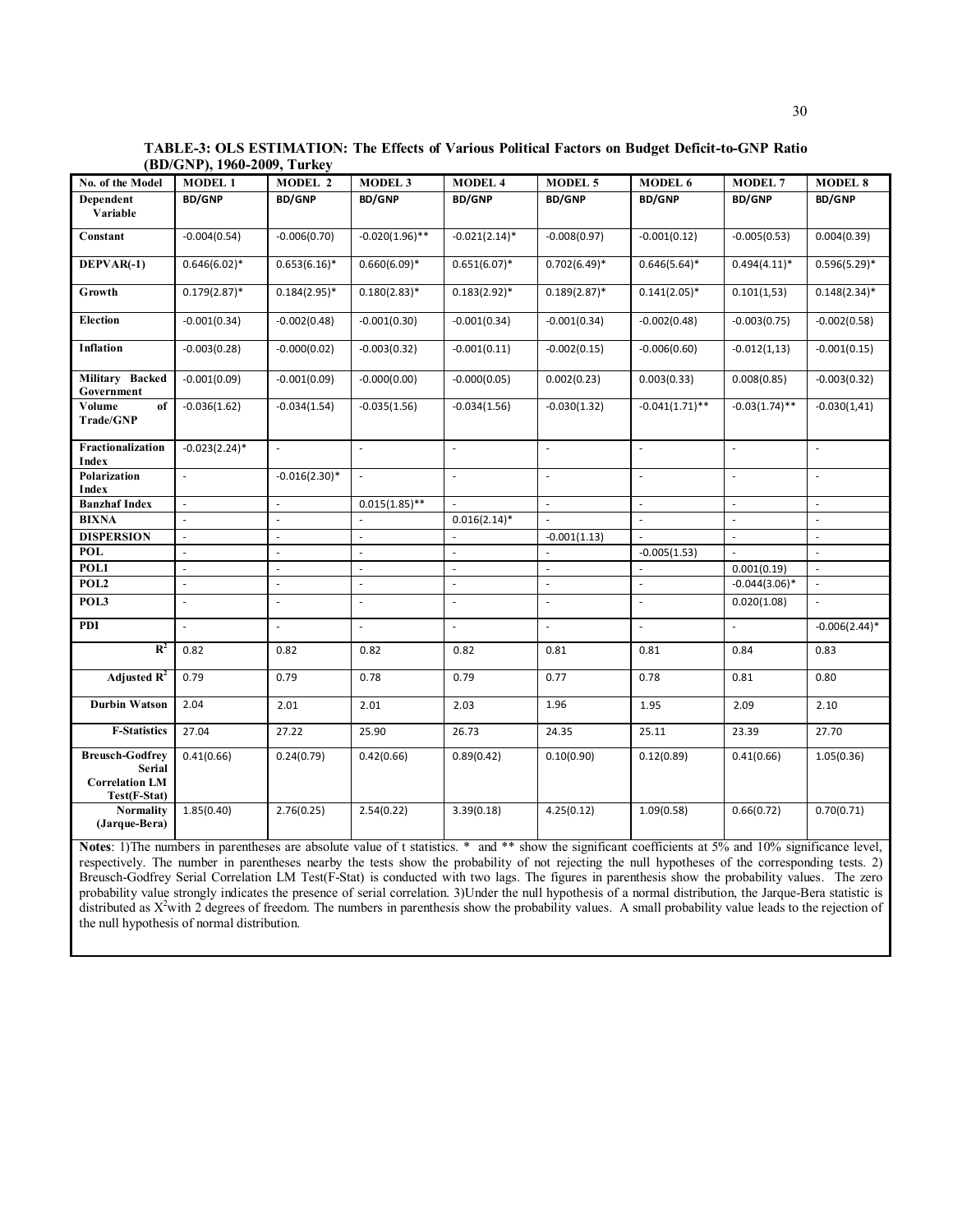| No.<br>of<br>the                                                        | <b>MODEL 1</b>           | MODEL 2                  | <b>MODEL 3</b>           | <b>MODEL 4</b>           | <b>MODEL 5</b>   | MODEL 6          | <b>MODEL 7</b>           | <b>MODEL 8</b>           |
|-------------------------------------------------------------------------|--------------------------|--------------------------|--------------------------|--------------------------|------------------|------------------|--------------------------|--------------------------|
| Dependent<br>Variable                                                   | <b>BE/GNP</b>            | <b>BE/GNP</b>            | <b>BE/GNP</b>            | <b>BE/GNP</b>            | <b>BE/GNP</b>    | <b>BE/GNP</b>    | <b>BE/GNP</b>            | <b>BE/GNP</b>            |
| Constant                                                                | $0.076(4.24)$ *          | $0.077(4.21)^*$          | $0.102(4.66)*$           | $0.105(4.89)*$           | $0.071(3.90)*$   | $0.078(4.42)^*$  | $0.106(5.10)*$           | $0.074(4.39)*$           |
| DEPVAR(-1)                                                              | $0.620(6.57)*$           | $0.629(6.60)$ *          | $0.626(6.57)^*$          | $0.622(6.64)$ *          | $0.674(7.13)*$   | $0.528(5.11)^*$  | $0.490(4.60)*$           | $0.536(5.69)$ *          |
| Growth                                                                  | $-0.362(3.96)$ *         | $-0.366(3.95)$ *         | $-0.362(3.91)^*$         | $-0.369(4.05)$ *         | $-0.380(4.06)$ * | $-0.277(2.97)$ * | $-0.290(3.04)$ *         | $-0.318(3.69)$ *         |
| <b>Election</b>                                                         | $-0.002(0.38)$           | $-0.001(0.23)$           | $-0.002(0.43)$           | $-0.002(0.39)$           | $-0.002(0.43)$   | 0.001(0.21)      | $-0.000(0.07)$           | $-0.000(0.09)$           |
| Military<br><b>Backed</b><br>Government                                 | 0.010(0.78)              | 0.009(0.70)              | 0.009(0.73)              | 0.010(0.79)              | 0.008(0.63)      | 0.006(0.52)      | $-0.006(0.48)$           | 0.016(1.32)              |
| <b>Inflation</b>                                                        | $-0.042(2.64)$ *         | $-0.043(2.66)$ *         | $-0.041(2.55)*$          | $-0.045(2.79)$ *         | $-0.045(2.69)$ * | $0.044(2.79)*$   | $-0.036(2.26)$ *         | $-0.053(3.39)$ *         |
| Volume<br>of<br>Trade/GNP                                               | $0.125(3.28)*$           | $0.121(3.14)^*$          | $0.125(3.25)^*$          | $0.123(3.25)$ *          | $0.113(2.94)$ *  | $0.169(4.01)^*$  | $0.134(3.49)*$           | $0.127(3.53)*$           |
| Fractionalizati<br>on Index                                             | $0.037(2.55)*$           | $\overline{\phantom{a}}$ | $\overline{\phantom{a}}$ | $\overline{\phantom{a}}$ | $\sim$           | L.               | $\overline{\phantom{a}}$ | $\bar{z}$                |
| Polarization<br><b>Index</b>                                            | ä,                       | $0.024(2.30)*$           | ä,                       | $\overline{\phantom{a}}$ | J.               | ÷,               | ÷,                       | $\overline{\phantom{a}}$ |
| <b>Banzhaf Index</b>                                                    | ä,                       | ÷,                       | $-0.027(2.32)*$          | $\overline{\phantom{a}}$ | ÷.               | ÷,               | ÷,                       | $\blacksquare$           |
| <b>BIXNA</b>                                                            | L.                       | ÷,                       | ÷,                       | $-0.028(2.64)$ *         |                  | $\bar{a}$        | $\bar{a}$                | ÷,                       |
| <b>DISPERSION</b>                                                       | ä,                       | ÷,                       | ÷,                       | ä,                       | $0.003(2.23)*$   |                  | L.                       | $\overline{\phantom{a}}$ |
| <b>POL</b>                                                              | $\overline{\phantom{a}}$ | $\bar{\phantom{a}}$      | ÷,                       | ÷,                       |                  | $0.014(2.82)*$   |                          | $\overline{\phantom{a}}$ |
| POL1                                                                    | ä,                       | $\overline{\phantom{a}}$ | $\overline{\phantom{a}}$ | ÷,                       | J.               | ä,               | $-0.010(1.06)$           | $\overline{\phantom{a}}$ |
| POL <sub>2</sub>                                                        | ä,                       | $\mathbf{r}$             | ÷.                       | L.                       | L,               | ÷,               | $0.056(2.82)*$           | ä,                       |
| POL3                                                                    | L.                       | $\overline{\phantom{a}}$ | L,                       | L,                       | L,               | L,               | $-0.028(1.05)$           | $\overline{\phantom{a}}$ |
| PDI                                                                     | ä,                       | $\sim$                   | ÷.                       | ä,                       | ÷,               | ÷,               | ÷,                       | $0.011(3.56)$ *          |
| $R^2$                                                                   | 0.90                     | 0.90                     | 0.90                     | 0.90                     | 0.90             | 0.90             | 0.91                     | 0.91                     |
| Adjusted $R^2$                                                          | 0.88                     | 0.88                     | 0.88                     | 0.88                     | 0.88             | 0.89             | 0.89                     | 0.90                     |
| Durbin<br>Watson                                                        | 2.08                     | 2.08                     | 2.04                     | 2.09                     | 1.94             | 2.13             | 1.82                     | 2.36                     |
| <b>F-Statistics</b>                                                     | 52.86                    | 51.36                    | 51.47                    | 53.40                    | 50.96            | 54.67            | 42.95                    | 60.51                    |
| Breusch-<br><b>Godfrey Serial</b><br>Correlation<br>LM Test(F-<br>Stat) | 0.79(0.46)               | 0.67(0.52)               | 0.62(0.54)               | 0.88(0.42)               | 0.08(0.93)       | 0.45(0.64)       | 0.37(0.69)               | $3.58(0.04)$ *           |
| <b>Normality</b><br>(Jarque-Bera)                                       | 2.81(0.25)               | 3.63(0.16)               | 2.72(0.26)               | 3.39(0.18)               | 2.03(0.36)       | 0.82(0.66)       | 1.70(0.43)               | 0.27(0.12)               |

**TABLE-4: OLS ESTIMATION: The Effects of Various Political Factors on Budget Expenditure-to-GNP Ratio (BE/GNP), 1960-2009, Turkey** 

Notes: 1)The numbers in parentheses are absolute value of t statistics. \* and \*\* show the significant coefficients at 5% and 10% significance level, respectively. The number in parentheses nearby the tests show the probability of not rejecting the null hypotheses of the corresponding tests. 2) Breusch-Godfrey Serial Correlation LM Test(F-Stat) is conducted with two lags. The figures in parenthesis show the probability values. The zero probability value strongly indicates the presence of serial correlation. 3)Under the null hypothesis of a normal distribution, the Jarque-Bera statistic is distributed as  $X^2$  with 2 degrees of freedom. The numbers in parenthesis show the probability values. A small probability value leads to the rejection of the null hypothesis of normal distribution.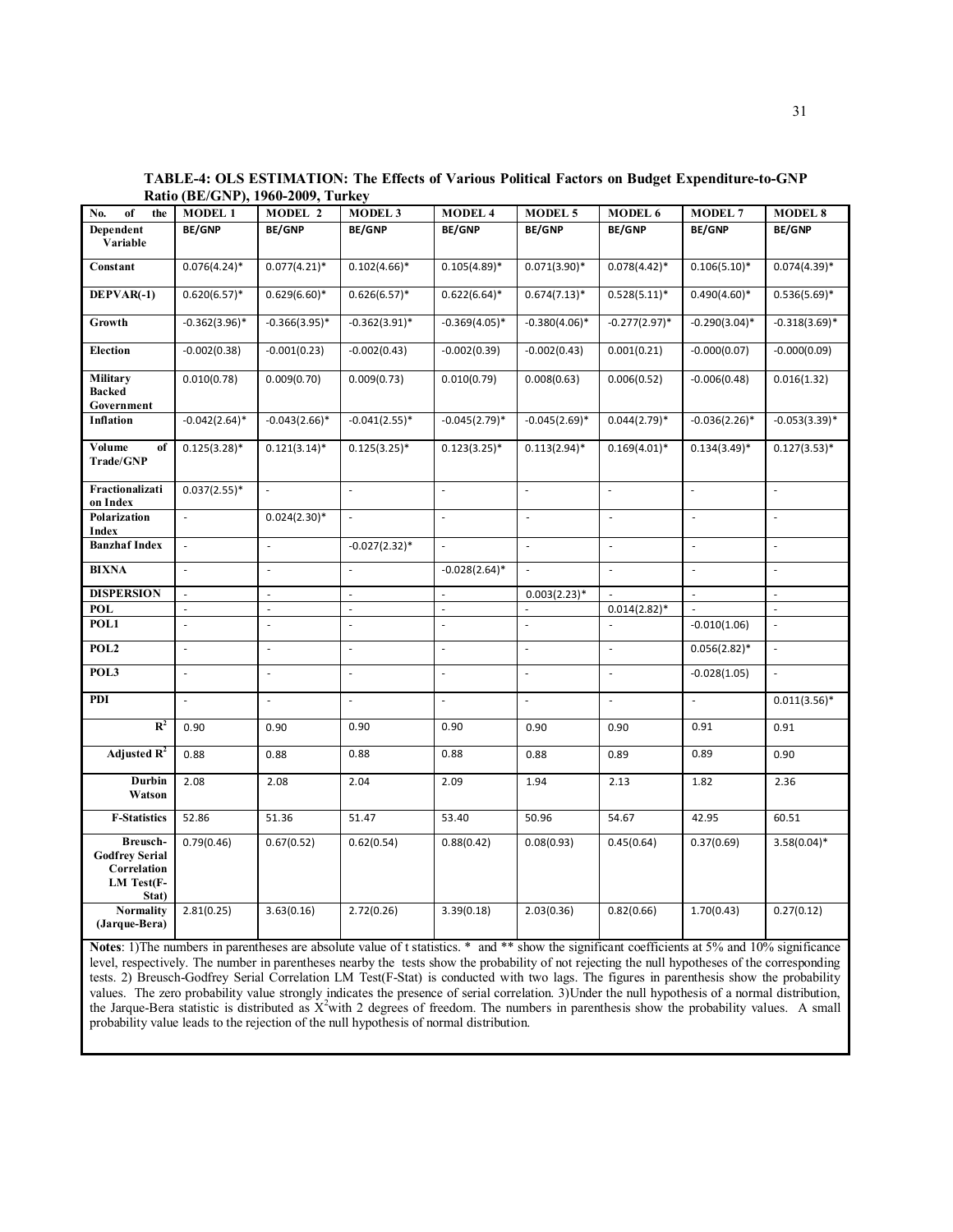| No.<br>of the                                                       | <b>MODEL 1</b>           | MODEL 2                  | <b>MODEL 3</b>           | <b>MODEL 4</b>           | <b>MODEL 5</b>              | MODEL 6                  | <b>MODEL 7</b>                                                                                                                                 | <b>MODEL 8</b>           |
|---------------------------------------------------------------------|--------------------------|--------------------------|--------------------------|--------------------------|-----------------------------|--------------------------|------------------------------------------------------------------------------------------------------------------------------------------------|--------------------------|
| Dependent<br>Variable                                               | <b>BR/GNP</b>            | <b>BR/GNP</b>            | <b>BR/GNP</b>            | <b>BR/GNP</b>            | <b>BR/GNP</b>               | <b>BR/GNP</b>            | <b>BR/GNP</b>                                                                                                                                  | <b>BR/GNP</b>            |
| Constant                                                            | $0.084(4.23)*$           | $0.085(4.23)*$           | 0.095(4.47)              | $0.096(4.53)*$           | $0.081(4.12)^*$             | $0.090(4.72)*$           | $0.097(4.46)^*$                                                                                                                                | $0.083(4.34)^*$          |
| $DEPVAR(-1)$                                                        | $0.554(5.44)$ *          | $0.555(5.41)^*$          | 0.553(5.45)              | $0.554(5.48)$ *          | $0.578(5.75)*$              | $0.475(4.59)$ *          | $0.514(4.78)$ *                                                                                                                                | $0.519(5.22)^*$          |
| Growth                                                              | $-0.197(2.72)$ *         | $-0.198(2.705)$ *        | $-0.198(2.73)$           | $-0.200(2.77)*$          | $-0.209(2.92)*$             | $-0.156(2.19)$ *         | $-0.187(2.40)$ *                                                                                                                               | $-0.178(2.54)$ *         |
| <b>Election</b>                                                     | $-0.003(0.79)$           | $-0.003(0.724)$          | $-0.003(0.83)$           | $-0.003(0.81)$           | $-0.003(0.90)$              | $-0.003(0.681)$          | $-0.003(0.72)$                                                                                                                                 | $-0.002(0.62)$           |
| Military<br><b>Backed</b><br>Government                             | 0.009(0.95)              | 0.008(0.86)              | 0.010(0.98)              | 0.010(0.99)              | 0.010(1.07)                 | 0.009(0.96)              | 0.001(0.13)                                                                                                                                    | 0.013(1.31)              |
| <b>Inflation</b>                                                    | $-0.050(3.63)*$          | $-0.050(3.54)$ *         | $-0.050(3.66)$           | $-0.051(3.72)$ *         | $-0.054(3.90)$ *            | $-0.056(4.14)$ *         | $-0.046(3.23)*$                                                                                                                                | $-0.056(4.10)$ *         |
| Volume<br>of<br>Trade/GNP                                           | $0.097(3.93)*$           | $0.097(3.88)$ *          | 0.098(3.98)              | $0.097(3.92)*$           | $0.096(3.94)$ *             | $0.118(4.68)$ *          | $0.092(3.56)*$                                                                                                                                 | $0.091(3.79)^*$          |
| Fractionaliza<br>tion Index                                         | 0.014(1.24)              | ÷,                       | ä,                       | $\overline{\phantom{a}}$ | ä,                          | L.                       |                                                                                                                                                |                          |
| Polarization<br><b>Index</b>                                        | ä,                       | 0.007(0.91)              | ÷,                       | $\overline{\phantom{a}}$ | $\overline{\phantom{a}}$    | l,                       | ÷,                                                                                                                                             | $\overline{\phantom{a}}$ |
| <b>Banzhaf</b><br><b>Index</b>                                      | $\frac{1}{2}$            | $\overline{\phantom{a}}$ | $-0.011(1.30)$           | $\overline{\phantom{a}}$ | ÷,                          | ÷,                       | ÷,                                                                                                                                             | ÷,                       |
| <b>BIXNA</b>                                                        | ÷,                       | $\overline{\phantom{a}}$ | $\overline{\phantom{a}}$ | $-0.011(1.41)$           | $\overline{\phantom{a}}$    | $\sim$                   | $\overline{\phantom{a}}$                                                                                                                       | $\overline{\phantom{a}}$ |
| <b>DISPERSIO</b><br>N                                               |                          | ÷,                       | ä,                       | $\blacksquare$           | $0.002(1.78)$ **            |                          |                                                                                                                                                | ÷,                       |
| <b>POL</b>                                                          | $\overline{\phantom{a}}$ | $\overline{\phantom{a}}$ | $\blacksquare$           | $\overline{\phantom{a}}$ | $\overline{\phantom{a}}$    | $0.008(2.32)*$           | $\sim$                                                                                                                                         | $\overline{\phantom{a}}$ |
| POL1                                                                | ÷,                       | ä,                       | $\overline{\phantom{a}}$ | $\overline{\phantom{a}}$ | ä,                          | ÷,                       | $-0.008(1.12)$                                                                                                                                 | ä,                       |
| POL2                                                                | ÷,                       | $\mathbb{Z}$             | $\overline{\phantom{a}}$ | $\bar{z}$                | $\overline{\phantom{a}}$    | $\overline{\phantom{a}}$ | 0.012(0.83)                                                                                                                                    | $\mathbb{Z}$             |
| POL3                                                                | ÷,                       | ÷,                       | ÷,                       | $\overline{\phantom{a}}$ | ÷,                          | $\overline{a}$           | $-0.008(0.37)$                                                                                                                                 | ä,                       |
| PDI                                                                 | ÷,                       | $\overline{\phantom{a}}$ | $\blacksquare$           | $\overline{\phantom{a}}$ | $\mathcal{L}_{\mathcal{A}}$ | ÷,                       | ä,                                                                                                                                             | $0.005(2.18)*$           |
| $R^2$                                                               | 0.85                     | 0.85                     | 0.85                     | 0.85                     | 0.86                        | 0.86                     | 0.86                                                                                                                                           | 0.86                     |
| Adjusted $\mathbf{R}^2$                                             | 0.83                     | 0.82                     | 0.83                     | 0.83                     | 0.83                        | 0.84                     | 0.82                                                                                                                                           | 0.84                     |
| Durbin<br>Watson                                                    | 2.09                     | 2.08                     | 2.10                     | 2.11                     | 2.13                        | 2.25                     | 1.87                                                                                                                                           | 2.24                     |
| <b>F-Statistics</b>                                                 | 33.74                    | 33.09                    | 33.88                    | 34.16                    | 35.27                       | 37.33                    | 25,52                                                                                                                                          | 36.73                    |
| Breusch-<br>Godfrey<br>Serial<br>Correlation<br>LM Test(F-<br>Stat) | 0.47(0.63)               | 0.41(0.67)               | 0.51(0.61)               | 0.64(0.53)               | 0.79(0.46)                  | 1.41(0.26)               | 0.53(0.59)                                                                                                                                     | 1.25(0.30)               |
| <b>Normality</b><br>(Jarque-<br>Bera)                               | 3.14(0.21)               | 2.94(0.23)               | 0.49(0.17)               | 3.51(0.17)               | 2.41(0.30)                  | 2.91(0.23)               | 1.16(0.56)                                                                                                                                     | $5.33(0.07)*$            |
|                                                                     |                          |                          |                          |                          |                             |                          | Notes: 1) The numbers in parentheses are absolute value of t statistics. * and ** show the significant coefficients at 5% and 10% significance |                          |

**TABLE-5: OLS ESTIMATION: The Effects of Various Political Factors on Budget Revenues-to-GNP Ratio (BR/GNP), 1960-2009, Turkey** 

level, respectively. The number in parentheses nearby the tests show the probability of not rejecting the null hypotheses of the corresponding tests. 2) Breusch-Godfrey Serial Correlation LM Test(F-Stat) is conducted with two lags. The figures in parenthesis show the probability values. The zero probability value strongly indicates the presence of serial correlation. 3)Under the null hypothesis of a normal distribution, the Jarque-Bera statistic is distributed as  $X^2$  with 2 degrees of freedom. The numbers in parenthesis show the probability values. A small probability value leads to the rejection of the null hypothesis of normal distribution.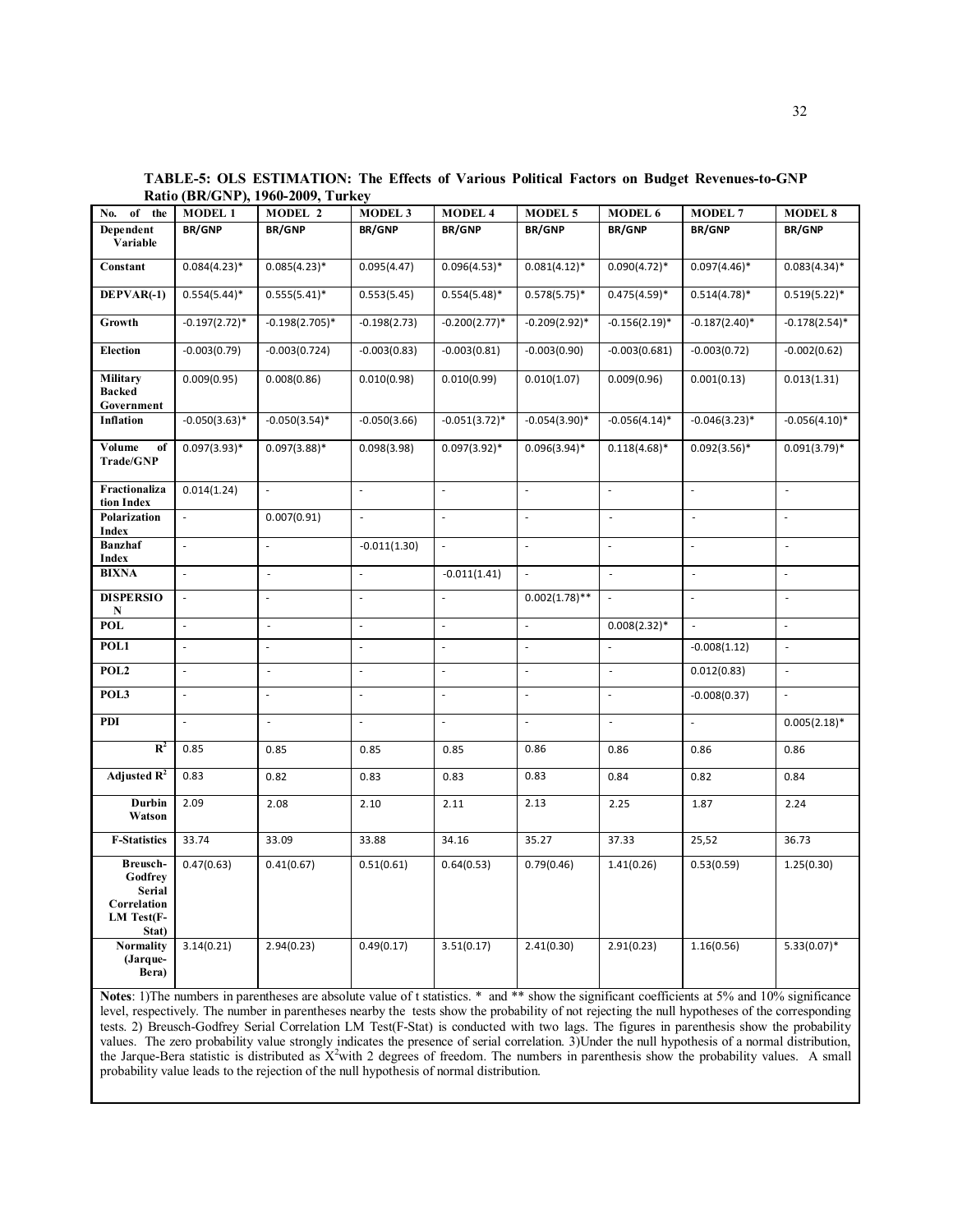# **FIGURES**

**Figure 1.** The GNP Growth, and the Ratio of the Budget Deficit to GNP (BD/GNP), 1960-2009, Turkey



**Figure 2.** The Rates of Inflation and Number of Parties in the Government, 1960-2009, Turkey